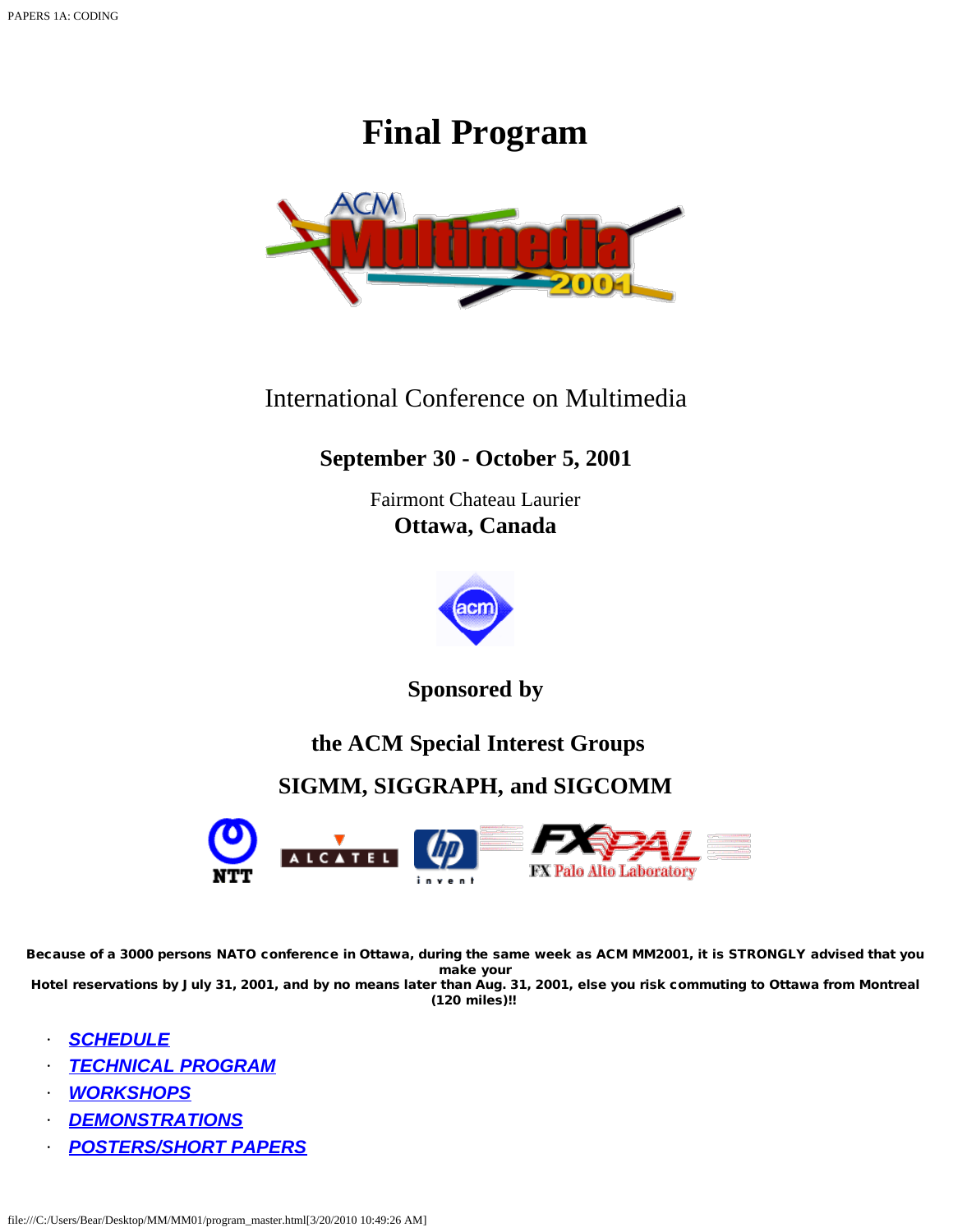- · *[DOCTORAL SYMPOSIUM](#page-7-1)*
- · *[TUTORIALS](#page-2-1)*

## WELCOME MESSAGE FROM THE CHAIRS!

Welcome to the 9th ACM Multimedia Conference, held Sept. 30-Oct.5, 2001 in Ottawa, Ontario, the capital city of Canada. This beautiful city is often called "Silicon Valley North" because of the high concentration of major telecommunications and software companies, such as NORTEL, ALCATEL, CISCO, MITEL, COREL, COGNOS, JDS Uniphase, Entrust and many others. The conference complements this setting by presenting and exploring technological and artistic advancements in multimedia. Technical issues, theory and practice, artistic and consumer innovations will bring together researchers, artists, developers, educators, performers, and practitioners of multimedia. This conference is sponsored by NTT, ALCATEL, HP, Fuji-Xerox Palo Alto Laboratory, the Association for Computing Machinery (ACM) and its special interest groups SIGMM, SIGGRAPH, and SIGCOMM.

The conference would not have been a success without help from so many people who have our special thanks. We thank the members of the Technical Program Committee; each one spent countless hours finding experts to review submitted papers, reviewing papers themselves, and helping us select the very best papers. We also thank the paper reviewers who generously spent many hours reviewing papers and providing valuable feedback to the authors. We received over 280 paper submissions and accepted only 45 of them—an acceptance rate of approximately 16%.

We also thank: Forouzan Golshani and all reviewers of the poster paper program who did an excellent job in selecting 22 short papers, from approximately 61 submissions (in addition, the conference Program Committee selected 13 papers from the pool of long papers submitted to be modified for poster presentation; bringing the total number of short papers to 35), presented during the conference reception as part of a focus on research-in-progress; Kien Hua who assembled a set of 22 exciting demonstrations of Multimedia technology; S. (Panch) Panchanathan who organized a very impressive program with 10 tutorials on cutting edge topics.

Brigitte Kerhervé did a tremendous job of selecting three outstanding workshops on emerging topics. Tamer Özsu organized an exciting plenary panel and Ketan Mayer-Patel did again a wonderful job of organizing this year's doctoral symposium. Vincent Oria did a splendid job in chasing the authors and organizing the papers for the proceedings. Roger Price has been working on the electronic proceedings since 1997.

A number of people deserve special thanks for helping with the logistics of the conference. Dwight Makaroff, and François Malric acted as webmasters and ensured that all information pertaining to the conference was available in a timely manner. Michael Vernick spent again much effort in promoting the conference as Publicity Chair. Lisette Burgos, Maritza Nichols, Ann Ferrara and Irene Frawley of ACM played multiple roles in providing valuable assistance. Terry D'Angelo and Merilyn Cheek of OCRI provided invaluable assistance with all the local arrangements and registration, as also did many student volunteers from the University of Ottawa organized by Mojtaba Hosseini. Ersal Aslam and Kenneth Ronkowitz of NJIT Media Services designed the nice proceedings cover.

Lastly, Larry Rowe, the ACM SIGMM Chair, has provided so much valuable assistance with the planning and operation stages of the conference. We are very much in debt to his guidance and leadership for this conference.

General Chairs

Nicolas D. Georganas, Univ. of Ottawa Radu Popescu-Zeletin, GMD Fokus

Technical Program Chairs

Tzi-cker Chiueh, SUNY Stony Brook Wolfgang Klas, Univ. of Vienna Aidong Zhang, SUNY Buffallo

<span id="page-1-0"></span>

| <b>ACM MULTIMEDACIA 2001</b> |                                                  |                     |                           |                           |                               |                     |
|------------------------------|--------------------------------------------------|---------------------|---------------------------|---------------------------|-------------------------------|---------------------|
|                              | Ottawa, Canada • September 30 to October 5, 2001 |                     |                           |                           |                               |                     |
|                              | Sunday September 30                              | Monday October 1    | Tuesday October 2         | Wednesday October 3       | Thursday October 4            | Friday October 5    |
| $7:30 - 17:00$               | <b>Registration</b>                              | <b>Registration</b> | <b>Registration</b>       | <b>Registration</b>       | <b>Registration</b>           | <b>Registration</b> |
|                              | Mezzanine Balcony                                | Mezzanine Balcony   | Drawing Foyer             | Drawing Foyer             | Drawing Foyer                 | Mezzanine Balcony   |
| 8:00                         |                                                  |                     |                           |                           |                               | Workshops           |
| $8:30 - 10:00$               | <b>Tutorials</b>                                 | <b>Tutorials</b>    | <b>Opening Plenary</b>    | <b>Plenary Panel</b>      | <b>Technical Sessions</b>     | Renaissance,        |
|                              | Gatineau, Burgundy                               | Gatineau, Burgundy  | <b>And Keynote</b>        | Drawing                   | Drawing                       | MacDonald & Quebec  |
|                              | & L'Orangerie                                    | & L'Orangerie       | Drawing                   |                           | Laurier                       |                     |
| $10:00 - 10:30$              | <b>Coffee Break</b>                              | <b>Coffee Break</b> | <b>Coffee Break</b>       | <b>Coffee Break</b>       | <b>Coffee Break</b>           | <b>Coffee Break</b> |
| $10:30 - 12:00$              | <b>Tutorials</b>                                 | <b>Tutorials</b>    | <b>Technical Sessions</b> | <b>Technical Sessions</b> | <b>Technical Sessions</b>     | Workshops           |
|                              | Gatineau, Burgundy                               | Gatineau, Burgundy  | Drawing & Laurier         | Drawing & Laurier         | Drawing & Laurier             | Renaissance,        |
|                              | & L'Orangerie                                    | & L'Orangerie       |                           |                           |                               | MacDonald & Quebec  |
| $12:00 - 13:30$              | <b>Lunch Break</b>                               | <b>Lunch Break</b>  | <b>Lunch Break</b>        | <b>Conference Lunch</b>   | <b>Lunch Break</b>            | <b>Lunch Break</b>  |
|                              |                                                  |                     |                           | Adam                      |                               |                     |
| $12:30 - 13:30$              |                                                  |                     | <b>ACM SIGMM Meeting</b>  |                           | <b>ACM/Springer MM</b>        |                     |
|                              |                                                  |                     | Drawing                   |                           | <b>Sys.J. Editorial Board</b> |                     |
|                              |                                                  |                     |                           |                           | Drawing                       |                     |
| $13:30 - 15:00$              | <b>Tutorials</b>                                 | <b>Tutorials</b>    | <b>Technical Sessions</b> | <b>Technical Sessions</b> | <b>Doctoral Symposium</b>     | Workshops           |
|                              | Gatineau, Burgundy                               | Gatineau, Burgundy  | Drawing & Laurier         | Drawing & Laurier         | Drawing                       | Renaissance,        |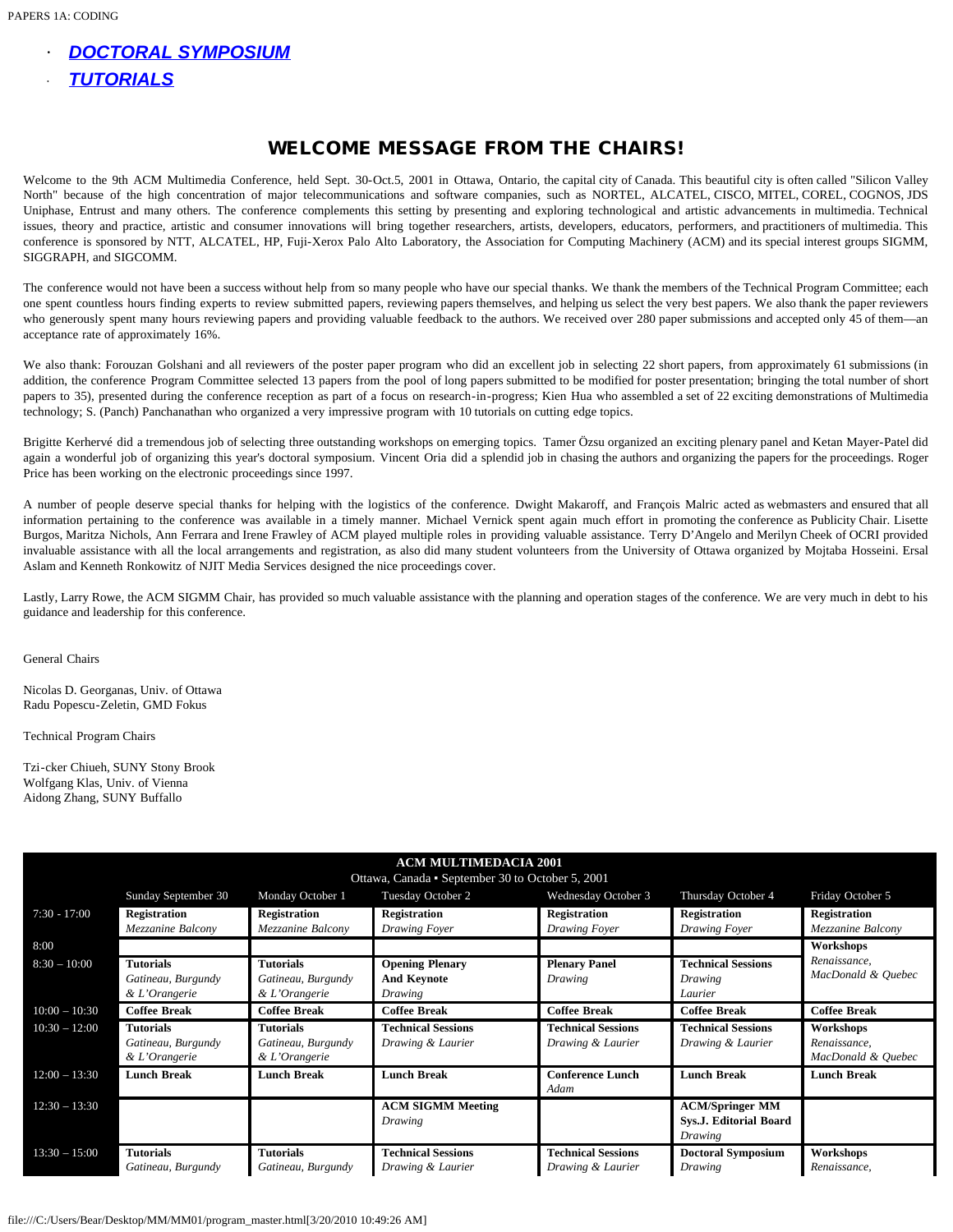PAPERS 1A: CODING

|                 | & L'Orangerie       | & L'Orangerie             |                                                   |                |                           |                            | MacDonald & Quebec  |
|-----------------|---------------------|---------------------------|---------------------------------------------------|----------------|---------------------------|----------------------------|---------------------|
| $15:00 - 15:30$ | <b>Coffee Break</b> | <b>Coffee Break</b>       | <b>Coffee Break</b>                               |                | <b>Coffee Break</b>       | <b>Coffee Break</b>        | <b>Coffee Break</b> |
| $15:30 - 17:00$ | <b>Tutorials</b>    | Tutorials                 | <b>Technical Sessions</b>                         |                | <b>Technical Sessions</b> | <b>Doctoral Symposium</b>  | Workshops           |
|                 | Gatineau, Burgundy  | Gatineau, Burgundy        | Drawing & Laurier                                 |                | Drawing & Laurier         | Drawing & Laurier          | Renaissance,        |
|                 | & L'Orangerie       | & L'Orangerie             |                                                   |                |                           |                            | MacDonald & Quebec  |
| $18:00 - 18:30$ |                     | <b>IEEE Multimedia</b>    |                                                   | <b>ACM</b>     |                           | ACM MM2001                 |                     |
| $18:30 - 19:00$ |                     | <b>Magazine Editorial</b> | <b>Poster Set</b>                                 | <b>MM2002</b>  | <b>Conference Banquet</b> | <b>Closing &amp; Torch</b> |                     |
|                 |                     | <b>Board Meeting</b>      | up                                                | Organizing     | Grand Hall                | <b>Passing Meeting</b>     |                     |
|                 |                     | Burgundy                  | <b>Ballroom</b>                                   | <b>Meeting</b> | Museum of Civilization    | Burgundy                   |                     |
| $19:00 - 20:00$ |                     |                           | Welcome                                           | Burgundy       |                           |                            |                     |
| $20:00 - 21:30$ |                     |                           | Reception &                                       |                |                           |                            |                     |
| $21:30 - 23:00$ |                     |                           | <b>Posters</b>                                    |                |                           |                            |                     |
|                 |                     |                           | <b>Ballroom</b>                                   |                |                           |                            |                     |
|                 |                     |                           | <b>Internet Café</b> – Frobisher – $8:00 - 18:00$ |                |                           |                            |                     |
|                 |                     |                           | <b>Demos</b>                                      |                | <b>Demos</b>              |                            |                     |
|                 |                     |                           | <b>MacDonald</b>                                  |                | <b>MacDonald</b>          |                            |                     |
|                 |                     |                           | $9:00 - 19:00$                                    |                | $09:00 - 16:00$           |                            |                     |

### TUTORIALS

#### <span id="page-2-1"></span>SUNDAY, SEPTEMBER 30, 2001

- 8:30 am 5:00 pm MPEG-7: PUTTING IT ALL TOGETHER (*Gatineau Room)* Adam T. Lindsay, Ed Hartley, Cédric Thiénot Lancaster University, UK and Expway, France
- 8:30 am 12:00 pm WIRELESS SOFTWARE DESIGN FOR HANDHELD DEVICES (*Burgundy Room)* CANCELLED Qusay H. Mahmoud Simon Fraser University, Canada
- 8:30 am 12:00 pm PRACTICAL DIGITAL LIBRARIES OVERVIEW (*L'Orangerie Room)* CANCELLED Edward A. Fox Virginia Tech, USA
- 1:30 pm 5:00 pm CONTENT ANALYSIS AND CODING OF DIGITAL AUDIO AND VIDEO (*L'Orangerie Room)* Stephan Fischer Mobile Video Communication (MVC), Germany
- 1:30 pm 5:00 pm MULTIMEDIA MIDDLEWARE (*Burgundy Room)* Frank Eliassen and Thomas Plagemann University of Oslo, Norway

#### MONDAY, OCTOBER 1, 2001

- 8:30 am 5:00 pm MULTIMEDIA TECHNOLOGIES & APPLICATIONS IN THE NEW INTERNET (*L'Orangerie Room)* Nicolas D. Georganas University of Ottawa, Canada
- 8:30 am 12:00 pm SCALABLE MULTIMEDIA SERVERS (*Gatineau Room)* B. Prabhakaran University of Texas at Dallas, USA
- 8:30 am 12:00 pm OBJECT-ORIENTED MODELING OF MULTIMEDIA APPLICATIONS WITH UML CANCELLED (*Burgundy Room)* Gregor Engels and Stefan Sauer University of Paderborn, Germany
- 1:30 pm 5:00 pm IP TELEPHONY (*Gatineau Room)* **Ralf Steinmetz and Ralf Ackermann** Darmstadt University of Technology, Germany
- <span id="page-2-0"></span>1:30 pm - 5:00 pm SMIL2.0: THE NEXT WAVE OF MULTIMEDIA ON THE WEB (*Burgundy Room)* Lloyd Rutledge CWI, The Netherlands

### TECHNICAL PROGRAM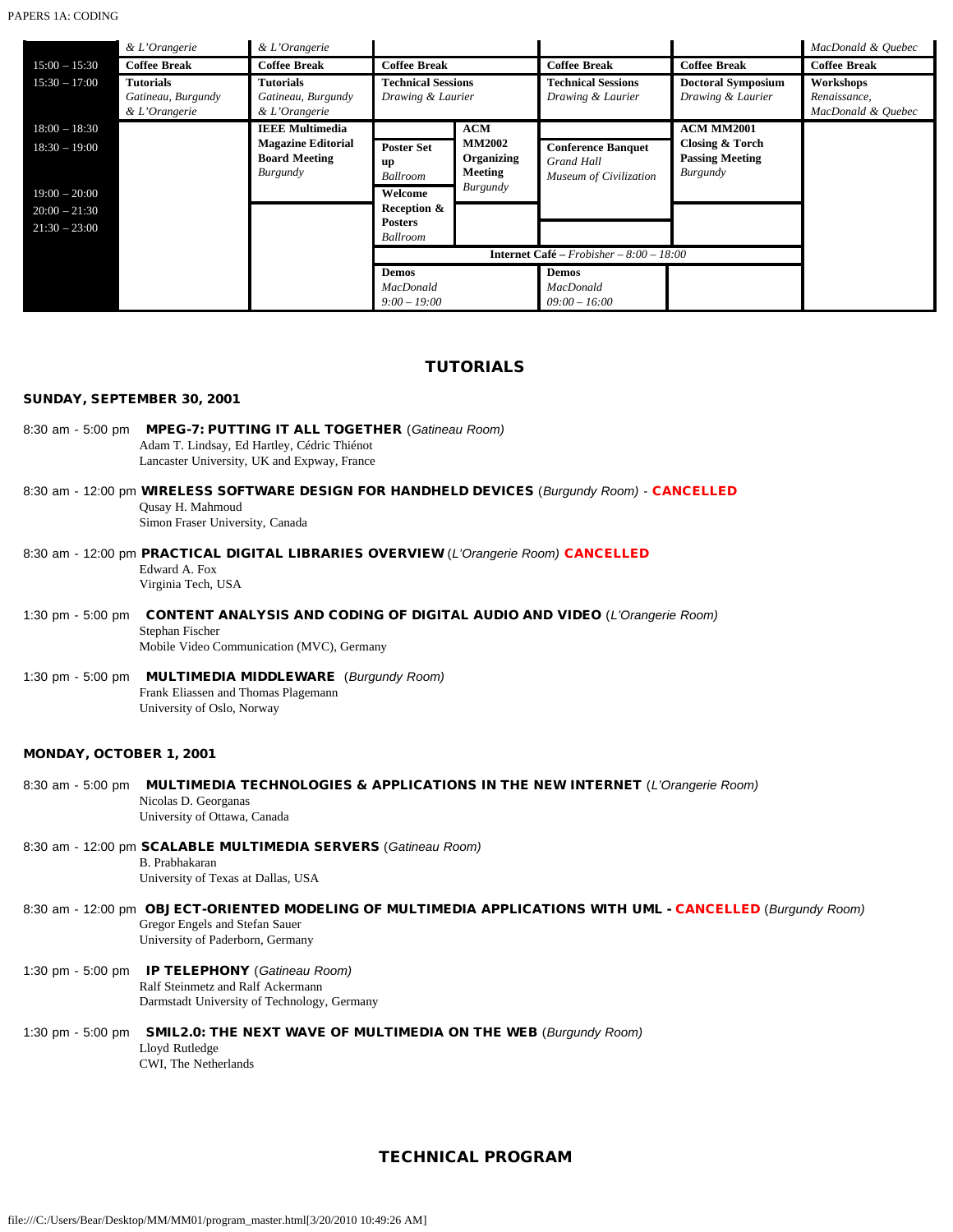#### ORAL PRESENTATIONS

#### TUESDAY, OCTOBER 2, 2001

8:30 am - 10:00 am Opening Plenary and Keynote (*Drawing Room)* Chair: Nicolas D. Georganas  *Welcome* Nicolas D. Georganas, Radu Popescu-Zeletin, General Conference Chairs *TeleExperience: Communicating Compelling Experience* Ramesh Jain, Co-founder and CTO, PRAJA inc., San Diego, USA 10:00 am - 10:30 am Coffee Break 10:30 am - 12:00 pm Session 1: Video Applications (*Drawing Room)* Chair: Frank Nack, CWI , The Netherlands *Building an Intelligent Camera Management System*  Yong Rui, Liwei He, Anoop Gupta, Qiong Liu Microsoft Research, Seattle, USA *Improvising Camera Control for Capturing Meeting Activities Using a Floor Plan*  Shingo Uchihashi Fuji Xerox Co., Ltd., Japan *Design of a Virtual Auditorium* Milton Chen Stanford University, USA Session 2: Video Processing (*Laurier Room)* Chair: Wolfgang Effelsberg, University of Mannheim, Germany *Multimedia Edges: Finding Hierarchy in all Dimensions* Malcolm Slaney, Dulce Ponceleon, James Kaufman IBM Almaden Research Center, USA *Motion-based Segmentation and Contour-based Classification of Video Objects*  Gerald Kuehne, Stephan Richter, Mark Beier University of Mannheim, Germany *On Clustering and Retrieval of Video Shots* Chong-Wah Ngo, Ting-Chuen Pong, Hong-Jiang Zhang Microsoft Research, China 12:00 pm - 1:30 pm Lunch Break 1:30 pm - 3:00 pm Session 3: Streaming-I (*Drawing Room)* Chair: Martin Mauve, University of Mannheim, Germany *Stream Enhancements for the CORBA Event Service*  Desmond Chambers, Gerard Lyons, Jim Duggan National University of Ireland, Galway, Ireland *Efficient and Scalable On-Demand Data Streaming Using UEP Codes* Lihao Xu Washington University, St. Louis, USA *Optimal Delivery of Multimedia Content over Networks*  Arthur D. Allen Burst. Com, San Francisco, USA Session 4: Image Retrieval (*Laurier Room)* Chair: James Z. Wang, Penn State University, USA *Adaptive Nearest Neighbor Search for Relevance Feedback in Large Image Databases* P. Wu, B. S. Manjunath University of California, Santa Barbara, USA *Extraction of Feature Subspaces for Content-Based Retrieval Using Relevance Feedback* Zhong Su, Stan Li, Hongjiang Zhang

Microsoft Research, China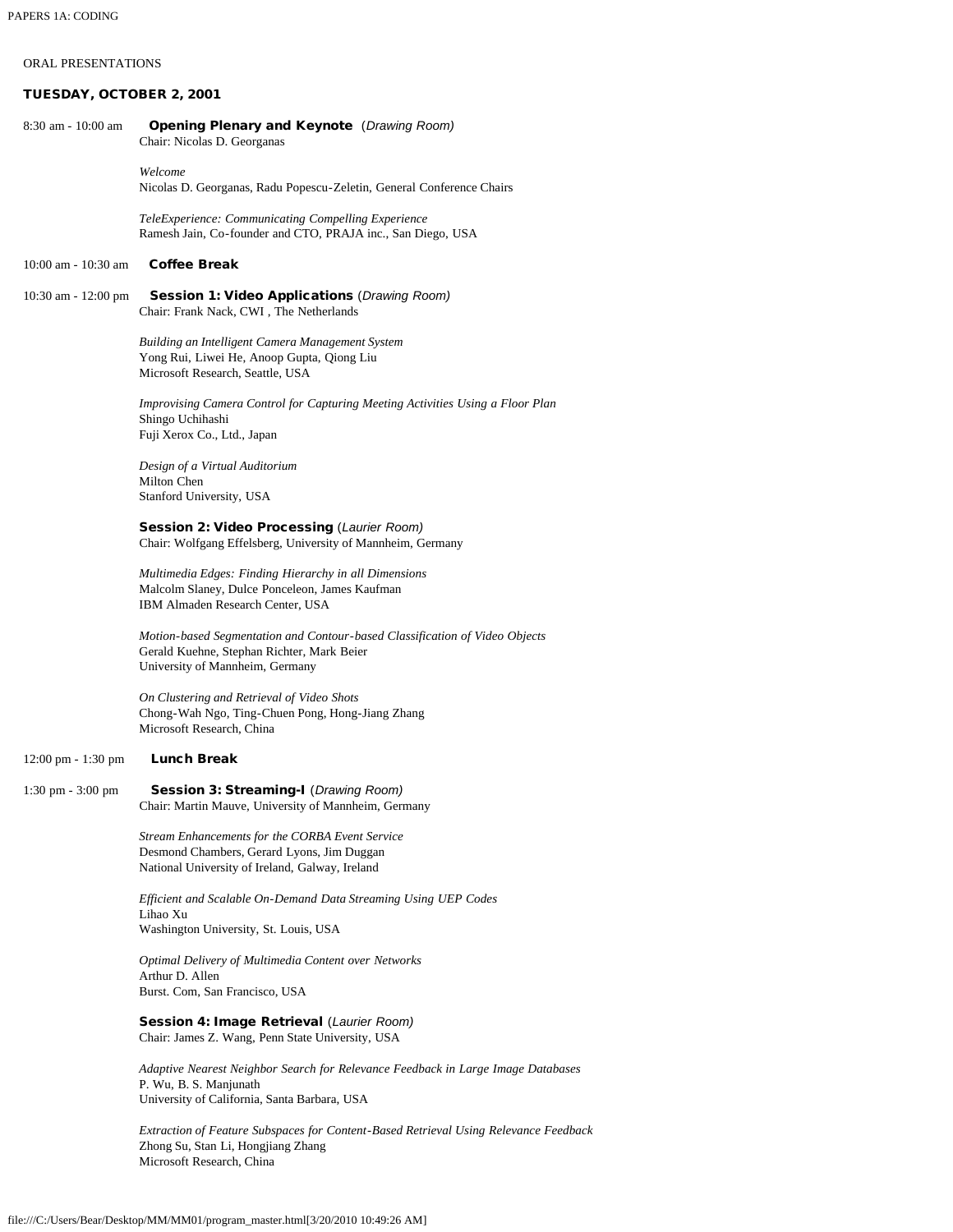|                                   | Support Vector Machine Active Learning for Image Retrieval                                                                                                                     |
|-----------------------------------|--------------------------------------------------------------------------------------------------------------------------------------------------------------------------------|
|                                   | Simon Tong, Edward Chang<br>University of California, Santa Barbara, USA                                                                                                       |
| 3:00 pm - 3:30 pm                 | <b>Coffee Break</b>                                                                                                                                                            |
| 3:30 pm - 5:00 pm                 | Session 5: Video Retrieval and Browsing (Drawing Room)<br>Chair: Nevenka Dimitrova, Philips Research, USA                                                                      |
|                                   | Learning Video Browsing Behavior and Its Application in the Generation of Video Previews<br>Tanveer Syeda-Mahmood, Dulce Ponceleon<br>IBM Almaden Research Center, USA         |
|                                   | Multimedia Retrieval through Spatio-Temporal Activity Maps<br>Gopal Pingali, Agata Opalach, Ingrid Carlbom<br>Bell Labs, Lucent Technologies, USA                              |
|                                   | Comparing Discriminate Transformations and SVM for Learning during Multimedia Retrieval<br>Xiang Sean Zhou, Thomas S. Huang<br>University of Illinois at Urbana-Champaign, USA |
|                                   | Session 6: Streaming-II (Laurier Room)<br>Chair: Thomas Plagemann, University of Oslo, Norway                                                                                  |
|                                   | Server-Based Smoothing of Variable Bit-Rate Streams<br>Stergios V. Anastasiadis, Kenneth C. Sevcik, Michael Stumm<br>University of Toronto, Canada                             |
|                                   | Distributing Media Transformation over Multiple Media Gateways<br>Wei Tsang Ooi, Robbert van Renesse<br>Cornell University, USA                                                |
|                                   | ReMDoR: Remote Multimedia Document Retrieval over Partial Order Transport<br>Phillip T. Conrad, Armando Caro, Paul D. Amer<br>Temple University, USA                           |
| <b>WEDNESDAY, OCTOBER 3, 2001</b> |                                                                                                                                                                                |
| 8:30 am - 10:00 am                | <b>Plenary Panel Session</b> (Drawing Room)                                                                                                                                    |
|                                   | Moderators: Savitha Srinivasan, Dulce Ponceleon<br><b>IBM Almaden Research Center</b>                                                                                          |
|                                   | Is streaming media becoming mainstream?                                                                                                                                        |
|                                   | Panelists:<br>Dick Bulterman, Oratrix Development                                                                                                                              |
|                                   | Edward Delp, Purdue University                                                                                                                                                 |
|                                   | Alexandros Eleftheriadis, Flavor Software, Inc.<br>Pablo Fernicola, Microsoft                                                                                                  |
|                                   | Rob Lanphier, RealNetworks<br>See-Mong Tan, Apple Computer, Inc.                                                                                                               |
| 10:00 am - 10:30 am               | <b>Coffee Break</b>                                                                                                                                                            |
|                                   |                                                                                                                                                                                |
| 10300 am - 12:00 pm               | <b>Session 7: Audio Processing (Drawing Room)</b><br>Chair: Stephan Fischer, MVC, Germany                                                                                      |
|                                   | Pause Concepts for Audio Segmentation at Different Semantic Levels<br>Silvia Pfeiffer                                                                                          |
|                                   | CSIRO, Macquarie University, Australia                                                                                                                                         |
|                                   | A Compressed Domain Beat Detector Using MP3 Audio Bitstreams<br>Ye Wang, Miikka Vilermo<br>Nokia Research Center, Finland                                                      |
|                                   | A Robust Audio Classification and Segmentation Method<br>Lie Lu, Hao Jiang, HongJiang Zhang                                                                                    |

Session 8: Network Games (*Laurier Room)* Chair: Prashnat Shenoy, University of Massachussets, USA

Microsoft Research, China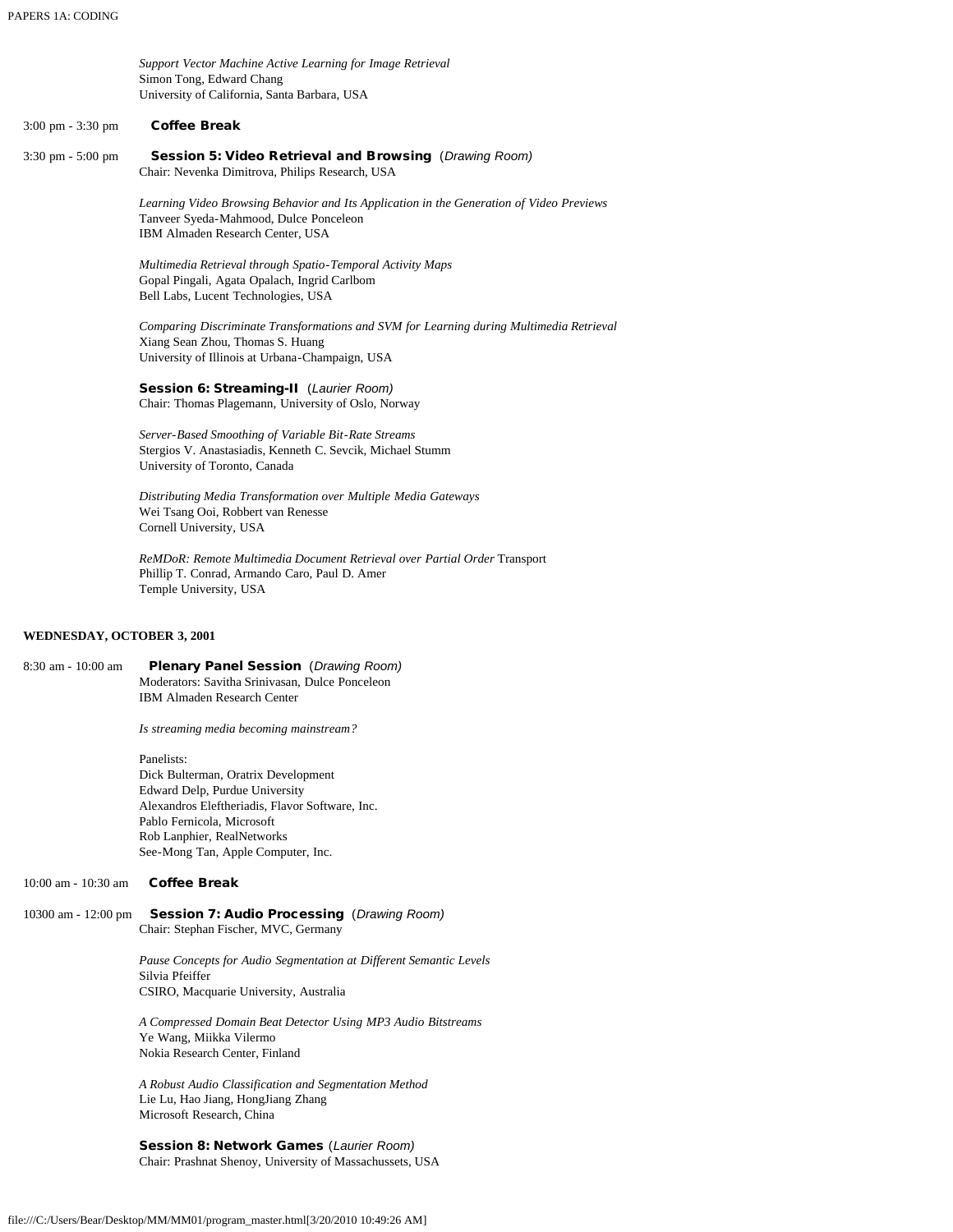*Modelling User Behavior in Network Games*  Tristan Henderson, Saleem Bhatti University College London, UK

*Consistency Control in Distributed Interactive Media*  Jürgen Vogel, Martin Mauve University of Mannheim, Germany

*Coordinated CPU and Event Scheduling for Distributed Multimedia Applications* Christian Poellabauer, Karsten Schwan, Richard West Georgia Tech, USA

#### 12:00 pm - 1:30 pm Conference Lunch (*Adam Room)*

#### 1:30 pm - 3:00 pm Session 9: Authoring Support (*Drawing Room)* Chair: Lynda Hardman, CWI, The Netherlands

*DEMAIS: Designing Multimedia Applications with Interactive Storyboards*  Brian P. Bailey, Joseph A. Konstan, John V. Carlis University of Minnesota, USA

*Designing Annotation Before It's Needed* Frank Nack, Wolfgang Putz CWI, The Netherlands GMD-IPSI, Germany

*Automatic Detection of 'Goal' Segments in Basketball Videos* Surya Nepal, Uma Srinivasan, Graham Reynolds CSIRO Mathematical and Information Sciences, Australia

#### Session 10: Video Storage (*Laurier Room)*

Chair: Lihao Xu, Washington University, USA

*System Support for Providing Integrated Services from Networked Multimedia Storage Servers* Ravi Wijayaratne, A. L. Narasimha Reddy Texas A & M University, USA

*Periodic Broadcast and Patching Services - Implementation, Measurement, and Analysis in an Integrated Streaming Video Testbed* Michael K. Bradshaw, Bing Wang, Subhabrata Sen, Lixin Gao, Jim Kurose, Prashant Shenoy University of Massachusetts, Amherst, USA

*Bandwidth Allocation in a Self-Managing Multimedia File Server* Vijay Sundaram, Prashant Shenoy University of Massachusetts, Amherst, USA

#### 3:00 pm - 3:30 pm Coffee Break

## 3:30 pm - 5:00 pm Session 11: Coding and Encryption (*Drawing Room)*

Chair: Yong Rui, Microsoft Research, USA

*On Error Preserving Encryption Algorithms for Wireless Video Transmission*  Ali Saman Tosun, Wu-chi Feng Ohio State University, USA

*Scene Context Dependent Rate Control* Anthony G. Nguyen, Jenq-Neng Hwang The Boeing Company, USA University of Washington, USA

*An Image Watermarking Technique Using Pyramid Transform* Qiang Cheng , Thomas S. Huang University of Illinois at Urbana-Champaign, USA

Session 12: Exploiting Video (*Laurier Room)* Chair: Susanne Boll, University of Vienna, Austria

*Panoramic Video Capturing and Compressed Domain Virtual Camera Control*  Xinding Sun, Jonathan Foote, Don Kimber, B. S. Manjunath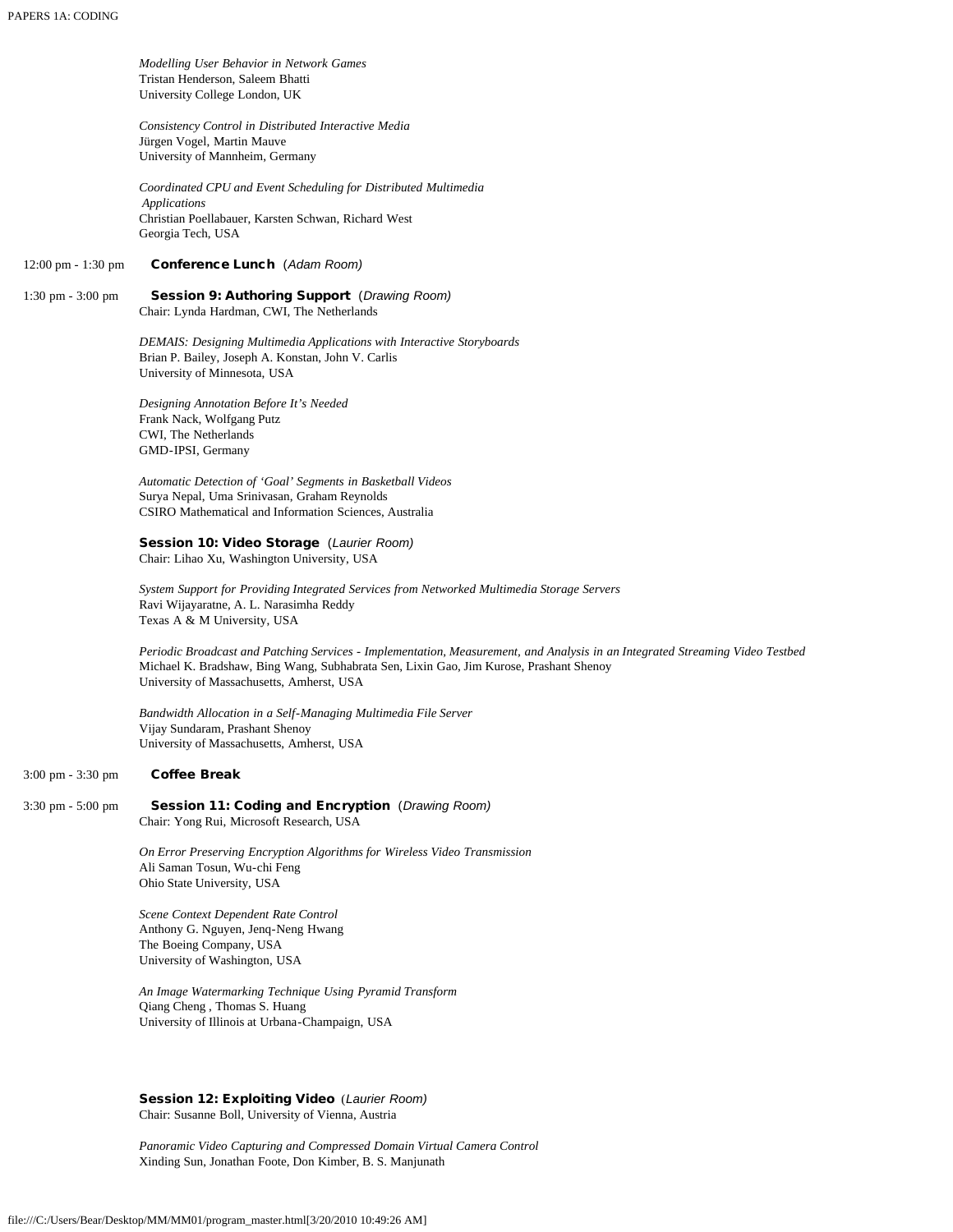University of California, Santa Barbara, USA

*FlyAbout: Spatially Indexed Panoramic Video* Don Kimber, Jonathan Foote, Surapong Lertsithichai Xerox, Palo Alto, USA

*Spatially Encoded Far-Field Representations for Interactive Walkthroughs*  Andrew Wilson, Ketan Mayer-Patel, Dinesh Manocha University of North Carolina, Chapel Hill, USA

6:30 pm – 9:30 pm Conference Banquet (*Grand Hall, Canadian Museum of Civilisation)*

#### **THURSDAY, OCTOBER 4, 2001**

8:30 am - 10:00 am Session 13: Industrial Session (*Drawing Room)* Chair: Tzi-cker Chiueh, State University of New York at Stony Brook, USA

> *Computer Technologies that Support Kansei Expression Using the Body* Ryohei Nakatsu, Makoto Tadenuma, Tadao Maekawa ATR Media Integration and Communication Research Laboratories, Japan

*The Virage Video Understanding and Publishing System* Bradley Horowitz Virage, USA

*Audio/Video Authoring Techniques Using SMIL 2.0* Rob Lanphier Real Networks, USA

#### Session 14: Media Processing (*Laurier Room)* Chair: Rainer Lienhart, Intel, USA

*Speech-driven Cartoon Animation with Emotions* Feng Yu, Yan Li, Yingqing Xu, Eric Chang, Heung-Yeung Shum Microsoft Research, China

*Scalable Streaming of JPEG2000 Images USAing Hypertext Transfer Protocol* Sachin Deshpande, Wenjun Zeng Sharp Laboratories of America, Inc., USA

*Exploring Benefits of Non-Linear Time Compression*  Liwei He, Anoop Gupta Microsoft Research, Seattle, USA

#### 10:00 am - 10:30 am Coffee Break

#### 10:30 am - 12:00 pm Session 15: Multimedia processing (*Drawing Room)* Chair: Dulce Ponceleon, IBM Almaden Research Center, USA

*Bi-level Video: Video Communication for Very Low Bandwidth Networks* Jiang Li, Gang Chen, Jizheng Xu, Yong Wang, Hanning Zhou, Keman Yu, King To Ng, Heung Yeung Shum Microsoft Research, China

*Hierarchical Filtering Method for Content-based Music Retrieval via Acoustic Input* Jyh-Shing Roger Jang, Hong-Ru Lee National Tsing Hua University, Taiwan

*Supporting Audiovisual Query Using Dynamic Programming* Milind R. Naphader, Roy Wang, Thomas S. Huang University of Illinois at Urbana-Champaign, USA

### Session 16: Voice over IP (*Laurier Room)*

Chair: Wu-chi Feng, Ohio State University, USA

*A Conference Gateway Supporting Interoperability between SIP and H.323* Peter Steenkiste, Jia-Cheng Hu, Jiann-Min Ho Carnegie Mellon University, USA

*Real-time Voice Communication over the Internet Using Packet Path Diversity* Yi J. Liang, Eckehard Steinbach, Bernd Girod Stanford University, USA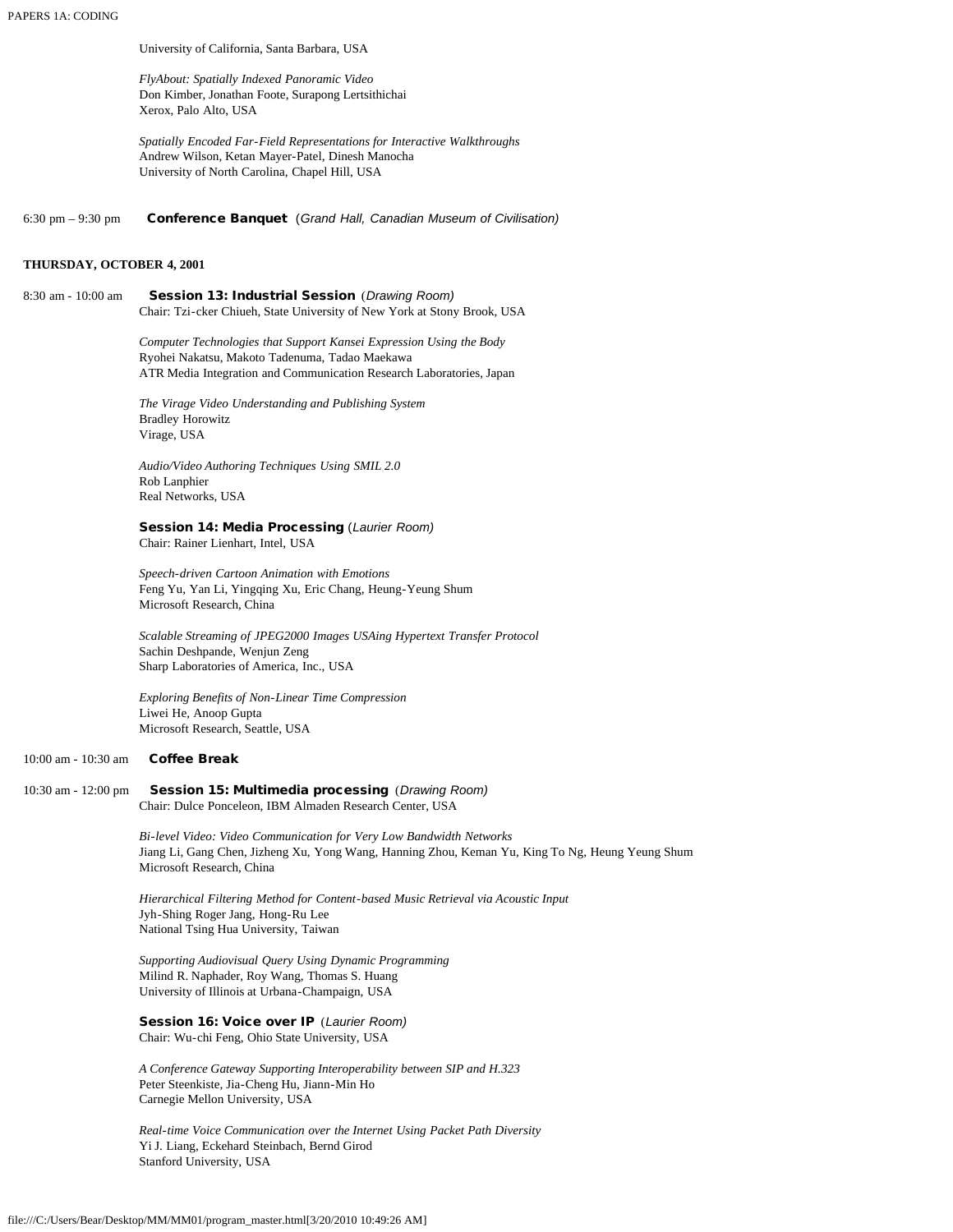<span id="page-7-1"></span>

|                                      | Intra-Flow Loss Recovery and Control for VoIP<br>Henning Sanneck, Nguyen Tuong Long Le, Adam Wolisz, Georg Carle<br>GMD Fokus, Germany              |
|--------------------------------------|-----------------------------------------------------------------------------------------------------------------------------------------------------|
| $12:00 \text{ pm} - 1:30 \text{ pm}$ | <b>Lunch Break</b>                                                                                                                                  |
| $1:30 \text{ pm} - 5:00 \text{ pm}$  | Doctoral Symposium (Drawing Room)<br>Chair: Ketan-Mayer-Patel                                                                                       |
|                                      | Creating an Immersive Broadcast Experience<br>Marcelle A. Steinstra<br><b>Twente University</b>                                                     |
|                                      | An Integrated Framework for Interactive Multimedia<br>Presentations in Distributed Multimedia Systems<br>Ramazan Savas Aygun<br>SUNY - Buffalo, USA |
| $3:00 \text{ pm} - 3:30 \text{ pm}$  | <b>Coffee Break</b>                                                                                                                                 |
|                                      | Media Transcoding for Pervasive Computing<br>Zhijun Lei<br>University of Ottawa, Canada                                                             |
|                                      | Supporting QoS for Ubiquitous Multimedia Service Delivery<br>Yi Cui<br>University of Illinois at Urbana-Champaign, USA                              |
|                                      | Priority-Progress Streaming for Quality-Adaptive Multimedia<br>Charles 'Buck' Krasic<br>Oregon Graduate Institute, USA                              |

#### **POSTERS/ SHORT PAPERS**

#### <span id="page-7-0"></span>Tuesday, October 2, 2001 (*Ballroom)* 7:00 pm - 11:00 pm

*Spatial Navigation of Media Streams* Steele Arbeeny, Deborah Silver Rutgers University, USA

*Middle-Tier for Multimedia Synchronization* Ramazan Savas Aygun, Aidong Zhang State University of New York at Buffalo, USA

*Similarity Queries in the DISIMA Image DBMS* Vincent Oria, M. Tamer Özsu, Shu Lin, Paul J Iglinski New Jersey Institute of Technology, USA University of Waterloo, Canada IBM Toronto Laboratories, Canada University of Alberta, Canada

*Classification of Summarized Videos using Hidden Markov Models on Compressed Chromaticity Signatures* Cheng Lu, Mark S. Drew, James Au Simon Fraser University, Canada

*SVG for Navigating Digital News Video* Michael G. Christel, Huang Chang Carnegie Mellon University, USA

*Subband Image Segmentation Using VQ for Content Based Image Retrieval* Junchul Chun, George Stockman Kyonggi University , Korea Michigan State University, USA

*Robust Digital Image Watermarking Using DWT, DFT and Quality Based Average* Eduardo Fullea, José M. Martinez Universidad Politécnina de Madrid, Spain

*Experiences with MPEG-4 Multimedia Streaming*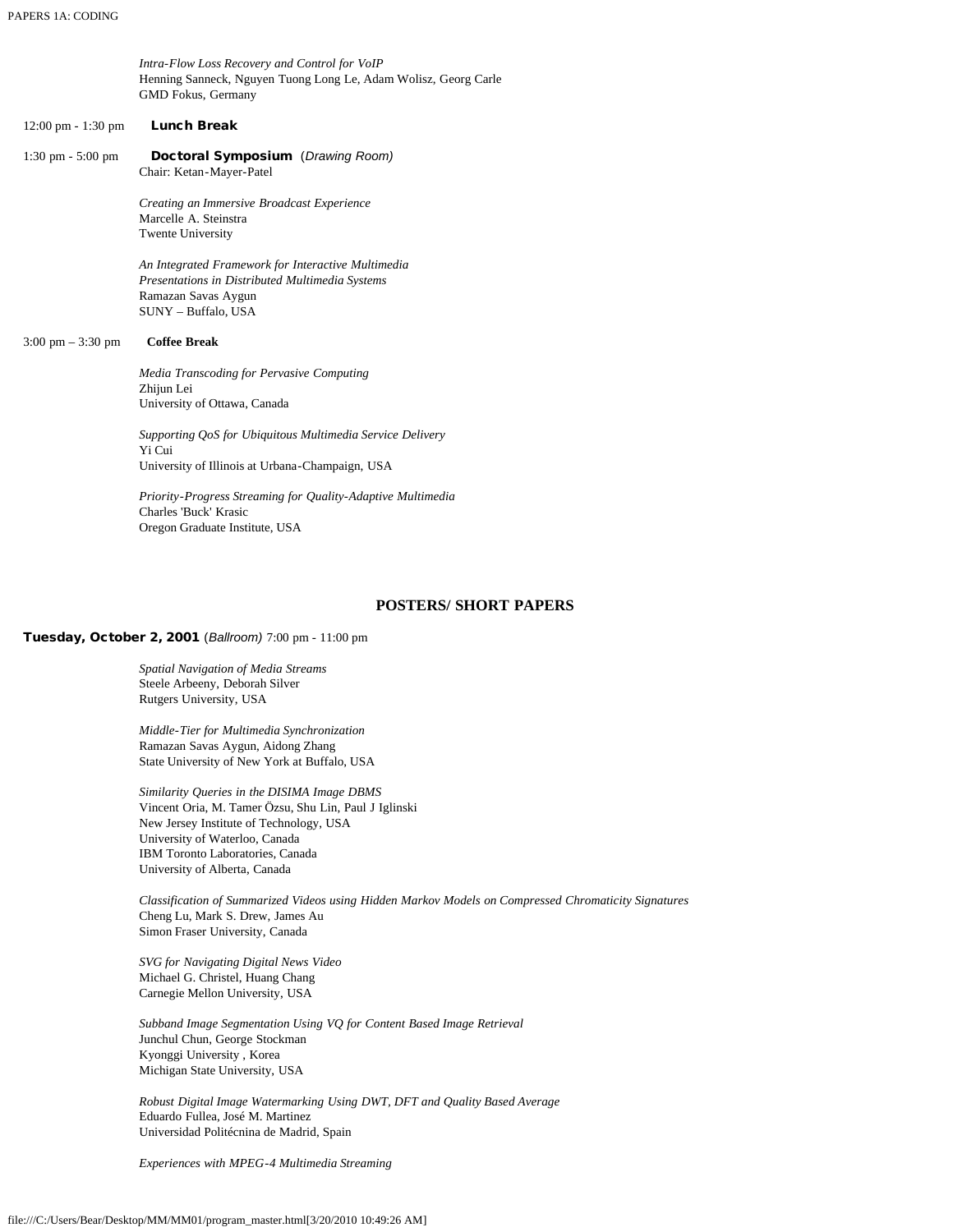Hassan Shojania, Baochun Li ATI Technologies, Inc., USA University of Toronto, Canada

*An Integrated Framework for Face Modeling, Facial Motion Analysis and Synthesis* Pengyu Hong, Zhen Wen, Thomas Huang University of Illinois at Urbana Champaign, USA

*LinStar Texture: a Fuzzy Logic CBIR System for Textures* Hsin-Chih Lin, Chih-Yi Chiu, Shi-Nine Yang Chang Jung Christian University, Taiwan National Tsing Hua University, Taiwan

*Combined-Media Video Tracking for Summarization* Jianying Hu, Jialin Zhong, Arnit Bagga Avaya Labs Research, USA

*Fast Client-Server Video Summarization for Continuous Capture* John Dixon, Charles B. Owen Michigan State University

*Indexing for Efficient Processing of Noise-Free Queries* Khanh Vu, Kien A. Hua, JungHwan Oh University of Central Florida

*Content-Sensitive Video Streaming Over Low Bitrate and Lossy Wireless Network* Kun Tan, Richard Ribier, Shih-Ping Liou, Tsinghua University, China Siemens Corporate Research, USA

*A Practical Approach for modeling the quality of multimedia data* Kwan-Sang Na, Doo-Kwon Baik, Pan-Koo Kim Korea Telecom, Korea Korea University, Korea Chosun University, Korea

*Ubiquitous Media Agents for Managing Personal Multimedia Files* Liu Wenyin, Zheng Chen, Lin Fan, Yang Rui, Mingjing Li, Hongjiang Zhang Microsoft Research China

*Visual Query Tools for Uncertain Spatio-Temporal Data* Katherine Malan, Gary Marsden, Edwin Blake University of Cape Town, South Africa

*Affect Computing in Film through Sound Energy Dynamics* Simon Moncrieff, Chitra Dorai, Svetha Venkatesh Curtin University of Technology, USA IBM T. J. Watson Research Center, USA

*Preemptive Bandwidth Allocation Protocol for Multicast, Multi-Streams Environments* Nawel Chefai, Nicolas D. Georganas, Gregor V. Bochmann University of Ottawa, Canada

*Image Indexing & Retrieval Using Intermediate Features* Mohamad Obeid, Bruno Jedynak, Mohamed Daoudi Telecom Lille 1, France USTL de Lille, France

*A Tele-Immersive, Virtual Laboratory Approach based on Real-Time Streaming of 3D Scene Sequences* Stephan Olbrich, Helmut Pralle University of Hannover, Germany

*A New Approach for Rotated Face Detection* Qiang Zhu, Jiashi Chen ZheJiang University, China

*Authoring and Execution Environments for Multimedia Applications Featuring Robotic Actors* Nikitas M. Sgouros, Sophia Kousidou University of Piraeus, Greece

*FIRM: Fuzzily Integrated Region Matching for Content-based Image Retrieval* Yixin Chen, James Z. Wang, Jia Li Pennsylvania State University, USA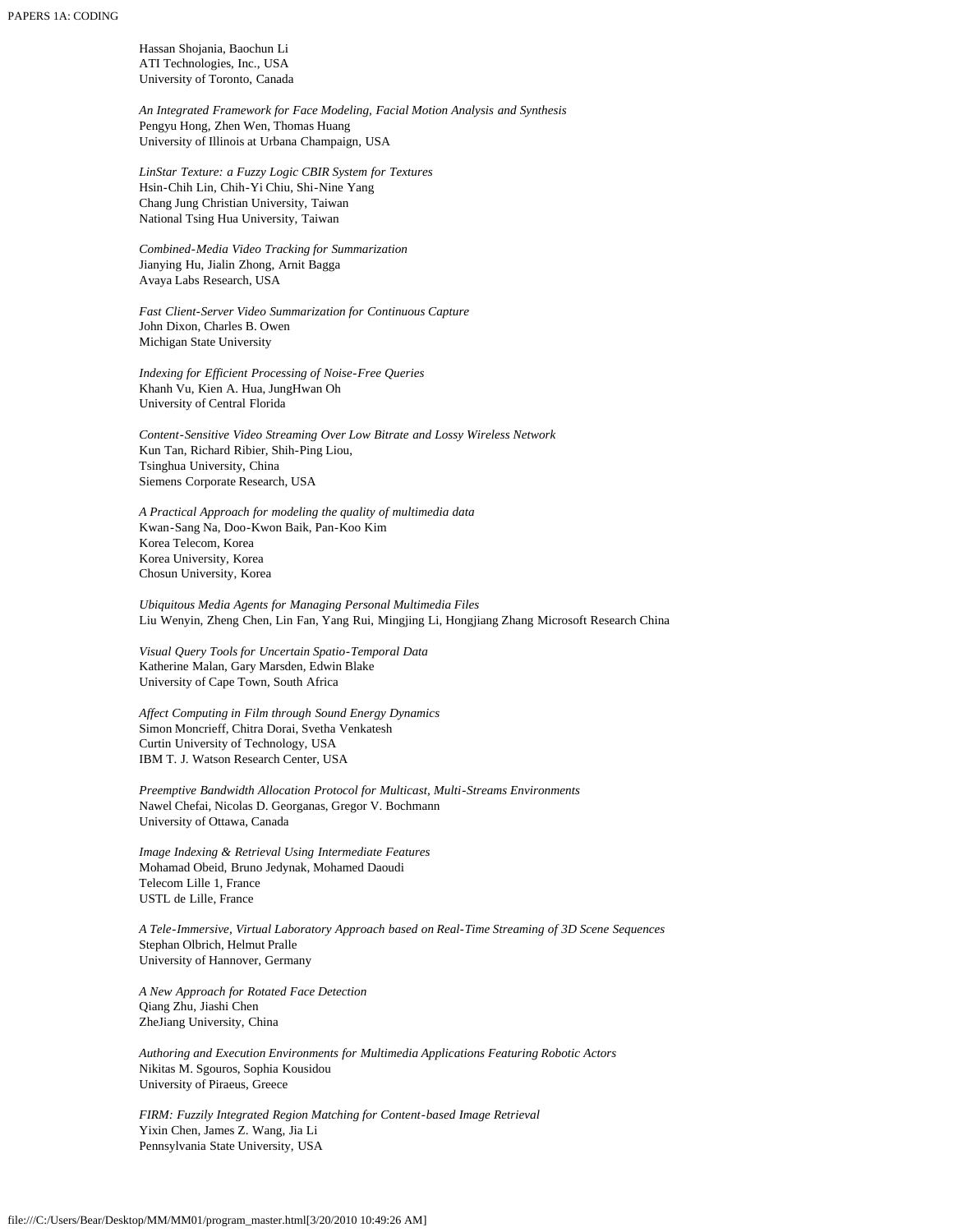*Integrated Broadband Environment for Personalized TV Experience (IBEX) – Implementation Study and Practice* Yoshihisa Gonno, Fumihiko Nishio, Tomohiro Tsunoda, Yasuaki Yamagishi, Sony Corporation, Japan

*Mitigating Impact of Starting New Session in Zoned Disk* Youjip Won, Kyeongsun Cho, Seung-Min Park Hangyang University, Korea ETRI, Korea

*A New Foreground Extraction Scheme for Video Streams* Zhengping Wu, Chun Chen Zhejiang University, China

*Automated Authoring of Coherent Multimedia Discourse in Conversation Systems* Michelle X. Zhou, Shimei Pan, IBM T.J. Watson Research Center, USA

*Model-based Face and Lip Animation for Interactive Virtual Reality Applications* M.D. Bondy, Emil M. Petriu, Marius D. Cordea, Nicolas D. Georganas, Dorina C. Petriu, Thomas E. Whalen University of Ottawa, Canada Carleton University, Canada Communications Research Centre, Canada

*Personalizing Video Recorders using Multimedia Processing and Integration* Nevenka Dimitrova, Radu Jasinschi, Lalitha Agnihotri, John Zimmerman, Thomas McGee Philips Research, USA

*Digital Audio Watermarking Based-on Multiple-bit Hopping and Human Auditory System* Changsheng Xu, Yongwei Zhu, David Dagan Feng, University of Sydney, Australia Kent Ridge Digital Labs, Singapore

*Motion Based Object Tracking In MPEG-2 Video Stream For Perceptual Region Discrimination Rate Transcoding* Javed I. Khan, Zhong Guo, Wansik Oh Kent State University, USA

*Automated Basis-View and Match-Point Selection for the ArchVision RPC Image-based Model* Charles S. Carpenter, W. Brent Seales, Christopher Jaynes, Randall Stevens University of Kentucky, USA ArchVision, USA

*Technique for Eliminating Irrelevant Terms in Term Rewriting for Annotated Media Retrieval* Youngchoon Park, Forouzan Golshani, Sethuraman Panchanathan, Pankoo Kim Roz Software Systems, USA Arizona State University, Chosun University, Korea

*The Evolutionary Sound Synthesis Method* Jônatas Manzolli, Adolfo Maia, Jose Fornari, Furio Damiani, University of Campinas, Brazil

#### <span id="page-9-0"></span>**DEMONSTRATIONS**

*MacDonald Room* Tuesday, October 2, 9:00 am - 7:00 pm Wednesday, October 3, 9:00 am – 4:00 pm

> *Software Systems for Virtual University Operations* Timothy K. Shih Tamkang University, Taiwan

*Interactive Media on Demand: Generic Recording and Replay of Interactive Media Streams* Volker Hilt, Martin Mauve, Jurgen Vogel, Wolfgang Effelsberg University of Mannheim, Germany

*Demonstration of A Distributed MPEG-7 Video Search and Retrieval Application in the Educational Domain* Mark van Setten, Erik Oltmans Telematica Instituut, Netherlands

*Portrait Video Phone* Jiang Li, Gang Chen, KemanYu, Yong Wang, Kaibo Wang, Jizheng Xu, Hanning Zhou, King To Ng, Lijie Wang, Heung Yeung Shum Microsoft Research, China

*Content-based Retrieval Applications on a Common Database Management System*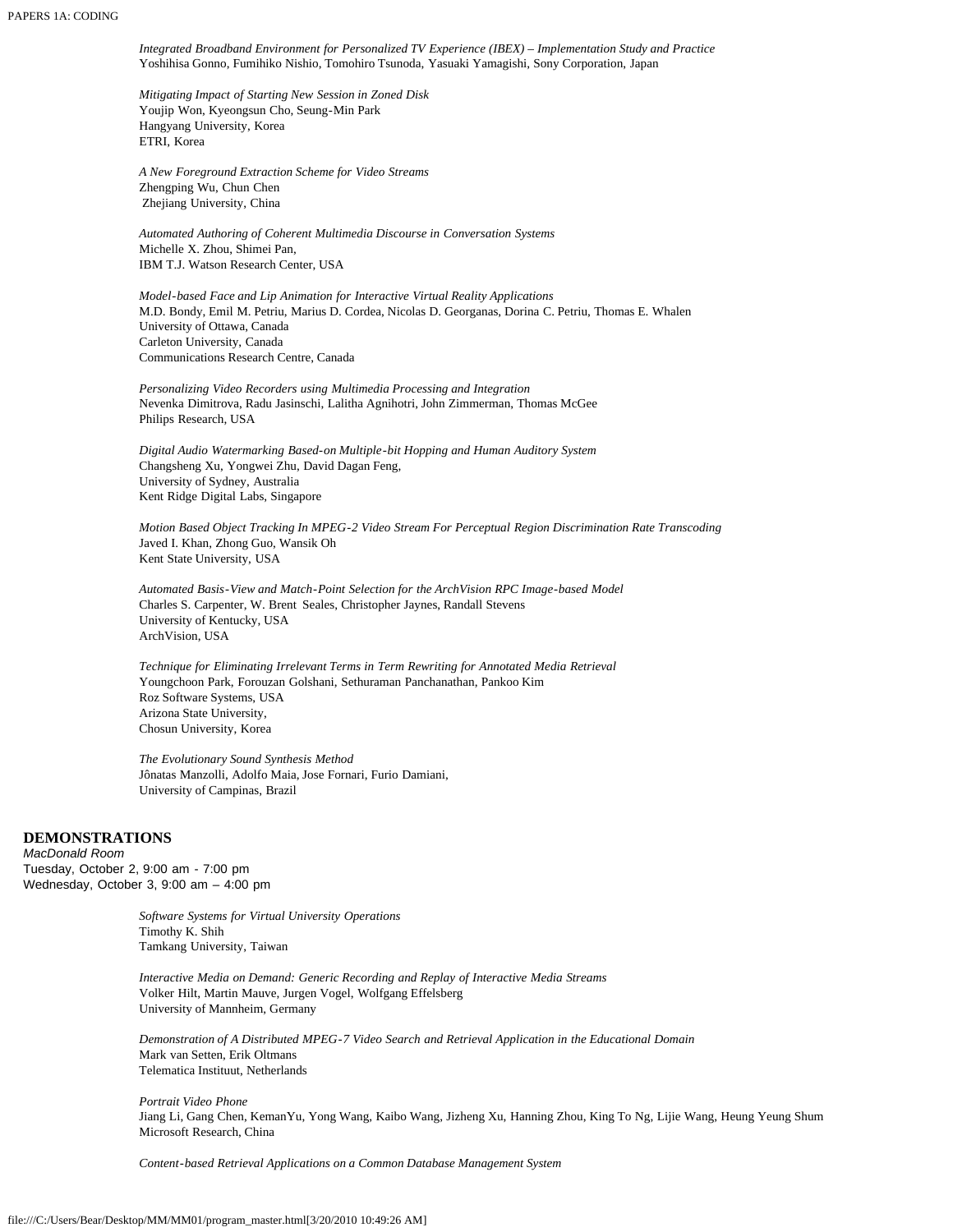Naoko Kosugi, Go Nishimura, Junji Teramoto, Kazuyoshi Mii, Makoto Onizuka, Seiichi Kon'ya, Akira Kojima, Ryoji Kataoka, Takashi Honishi,, Kazuhiko Kushima NTT Cyberspace Labs, Japan

*A Flexible Image Retrieval and Multimedia Presentation Management System for Multimedia Databases* Shu-Ching Chen, Mei-Ling Shyu, Xia Jin, Qiong Chen, Chengcui Zhang Florida International University, USA University of Miami, USA

*A Broadband Web-based Application for Video Sharing and Annotation* Bruno Emond, Martin Brooks, Arnold Smith National Research Council of Canada, Canada

*vCOM: Virtual Commerce in a Collaborative 3D World* Xiaojun Shen, Saeid Nourian, Isabelle Hertanto, Nicolas Georganas University of Ottawa, Canada

*Java Multimedia Telecollaboration* Jauvane C. de Oliveira, Francois Malric, Dongsheng Yang, Saeid Nourian, Nicolas D. Georganas University of Ottawa, Canada

*Demonstration of Improved Multimedia Streaming by Using Content-Aware Video Scaling* Avanish Tripathi, Mark Claypool Worcester Polytechnic Institute, USA

*PBIR: Perception-Based Image Retrieval – A System that Learns Subjective Image Query*  Edward Chang, Kwang-Ting Cheng, Larry Lai, Beitao Li, Tony Wu, Yi-Leh Wu University of California, USA

*Indexing and Retrieval of 3D Models Aided by Active Learning* Cha Zhang, Tsuhan Chen Carnegie Mellon University, USA

*Resource Adaptive Netcentric Systems: A Case Study with SONET - A Self-Organizing Network Embedded Transcoder* Javed I. Khan, Seung S. Yang, Qiong Gu, Darsan Patel, Patrick Mail, Oleg Komogortsev, Wansik Oh, Zhong Guo Kent State University, USA

*Collaborative Virtual Environments for Training* Majtaba Hosseini, Nicolas D. Georganas University of Ottawa, Canada

*Real-Time Personalized Sports Video Filtering and Summarization* Di Zhong, Raj Kumar, Shih-Fu Chang Columbia University, USA

*MEPG-L/MRP: Implementing Adaptive Streaming of MPEG Videos for Interactive Internet Applications* S Boll, W. Klas, M. Menth, C. Heinlein University of Vienna, Austria University of Wuerzburg, Germany University of Ulm, Germany

*SARI: Self-Authentication-and-Recovery Image Watermarking System* Ching-Yung Li, Shih-Fu Chang IBM T.J. Watson Research Center, USA Columbia University, USA

*IMKA: A Multimedia Organization System Combining Perceptual and Semantic Knowledge* Ana B. Benitez, Shih-Fu Chang, John R. Smith Columbia University, USA IBM T. J. Watson Research Center, USA

*Universal Tuner: A Video Streaming System for CPU/Power-Constrained Mobile Devices* Richard Han, Ching-Yung Lin, John Smith, Belle Tseng, Vida Ha IBM T. J. Watson Research Center, USA

*ELM-N: E-Learning Media Navigator* Chitra Dorai, Parviz Kermani, Avare Stewart IBM Thomas J. Watson Research Center USA

*Super Mbox: An Efficient/Effective Content-based Music Retrieval System* Jyh-Shing Roger Jang, Hong-Ru Lee, Jiang-Chun Chen National Tsing Hua University, Taiwan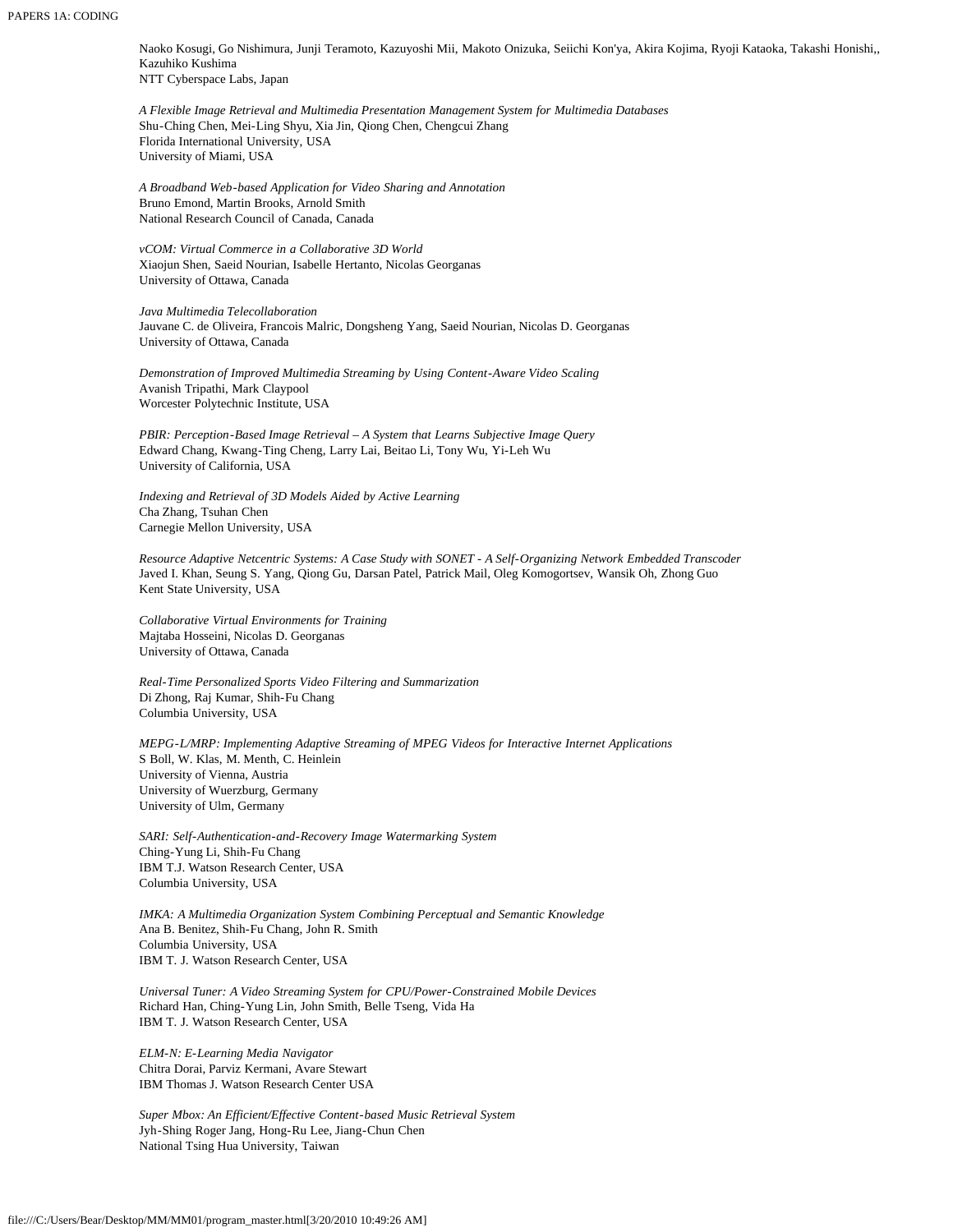*Periodic Broadcast and Patching Services - Implementation, Measurement, and Analysis in an Internet Streaming Video Testbed* Michael K. Bradshaw, Bing Wang, Subhabrata Sen, Lixin Cao, Jim Kurose, Prashant Shenoy, Don Towsley University of Massachusetts, USA

### **WORKSHOPS**

### <span id="page-11-0"></span>Friday, October 5, 2001

| <b>WORKSHOP 1:</b>      | <b>MULTIMEDIA INFORMATION RETRIEVAL</b> (Renaissance Room)                                                                                                                                       |
|-------------------------|--------------------------------------------------------------------------------------------------------------------------------------------------------------------------------------------------|
| 8:00 am - 8:10 am       | <b>Opening Session</b>                                                                                                                                                                           |
| $8:10$ am - $9:10$ am   | <b>Session 1: Indexing and Searching</b><br>Chair: K. Selcuk Candan                                                                                                                              |
|                         | Similarity Search in Metric Databases through Hashing<br>Claudio Gennaro, Pasquale Savino, Pavel Zezula<br><b>IEI-CNR</b> Italy<br>Mazarik University, Czech Republic                            |
|                         | Parallel Traversal of Signature Trees for Fast CBIR<br>Aaron Davidson, John Anvik, Mario A. Nascimento<br>University of Alberta, Canada                                                          |
|                         | Spatial Relationship Modeling and Indexing for XML Multimedia Data Retrieval<br>Byungwoo Kim, Venu Chakilam, Jong P. Yoon<br>University of Louisiana at Lafayette, USA                           |
| 9:10 am - 10:10 am      | <b>Session 2: Searching and Information Extracting</b><br>Chair: Noburu Babaguchi                                                                                                                |
|                         | Alternating Feature Spaces in Relevance Feedback<br>Fang Qian, Mingjing Li, Wei-Ying Ma, Fuzong Lin, Bo Zhang<br>Tsinghua University, China<br>Microsoft Research China                          |
|                         | Multimedia Information Services Enabling: An Architectural Approach<br>Erik Boertjes, Willem Jonker, Jeroen Wijnands<br>KPN Research, Netherlands                                                |
|                         | Automatic Location of Text in Video Frames<br>Xian-Sheng Hua, Xiang-Rong Chen, Liu Wenyin, Hong-Jiang Zhang<br>Microsoft Research China                                                          |
| 10:10 am - 10:30 am     | <b>Coffee Break</b>                                                                                                                                                                              |
| $10:30$ am $-11:30$ pm  | Session 3: Image Retrieval I<br>Chair: Henning Mueller                                                                                                                                           |
|                         | A Novel Region-Based Image Retrieval Method Using Relevance Feedback<br>Feng Jing, Bo Zhang, Fuzong Lin, Wei-Ying Ma, Hong-Jiang Zhang<br>Tsinghua University, China<br>Microsoft Research China |
|                         | Support Vector Machine Pairwise Classifiers with Error Reduction for Image Classification<br>Kingshy Goh, Edward Chang, and Kwang-Ting Cheng<br>University of California at Santa Barbara, USA   |
|                         | Shaped-Based Image Retrieval by Spatial Topology Distances<br>Hsin-Chang Yang<br>Chang-Jung University, Taiwan                                                                                   |
| $11:30$ am - $12:30$ pm | <b>Session 4: Image Retrieval II</b><br>Chair: Edward Chang                                                                                                                                      |
|                         | A Statistical Correlation Model for Image Retrieval<br>Mingjing Li, Zheng Chen, Liu Wenyin, Hong-Jiang Zhang<br>Microsoft Research China                                                         |
|                         | Fast Image Indexing Based on JPEG2000 Packet Header<br>Chuping Liu, Mrinal.K.Mandal                                                                                                              |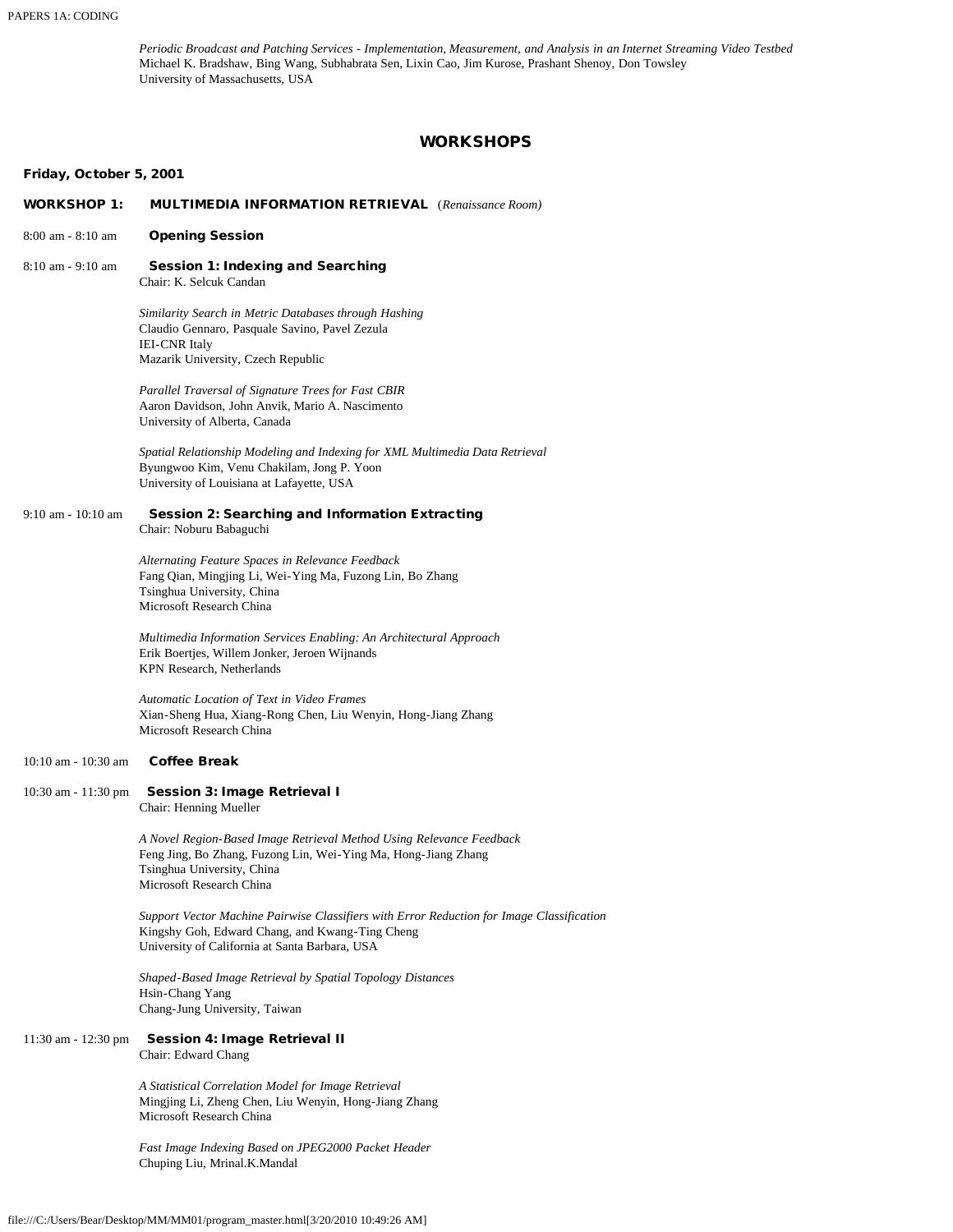|                                      | University of Alberta, Canada                                                                                                                                                                                                      |
|--------------------------------------|------------------------------------------------------------------------------------------------------------------------------------------------------------------------------------------------------------------------------------|
|                                      | A Web-Based Evaluation System for Content-Based Image Retrieval<br>Henning Mueller, Wolfgang Mueller, Stephane Marchand-Maillet,<br>David Squire, Thierry Pun<br>University of Geneva, Switzerland<br>Monash University, Australia |
| $12:30 \text{ pm} - 2:00 \text{ pm}$ | Lunch                                                                                                                                                                                                                              |
| 2:00 pm - 3:00 pm                    | <b>Invited Talk</b><br>Chair: K. Selcuk Candan                                                                                                                                                                                     |
|                                      | Multimedia IR in Context<br>Sharon Flank, CTO & VP-Technology, eMotion, Inc.                                                                                                                                                       |
| $3:00 \text{ pm} - 3:20 \text{ pm}$  | <b>Coffee Break</b>                                                                                                                                                                                                                |
| $3:20 \text{ pm} - 4:40 \text{ pm}$  | <b>Session 5: Video Retrieval</b><br>Chair: Mario Nascimento                                                                                                                                                                       |
|                                      | Segmentation of Goods Video Based on Video Caption<br>S.Takao, Y.Ariki and H.Matsumoto<br>Ryukoku University, Japan<br>Sumitomo Electric Industry Co., Japan                                                                       |
|                                      |                                                                                                                                                                                                                                    |
|                                      | Feature Extraction and Content Analysis for Sports Videos Annotation<br>J. Assfalg, M. Bertini, C. Colombo, A. Del Bimbo<br>University of Florence, Italy                                                                          |
|                                      | Detection of Identical Events from Broadcasted Sports Video by Comparing Camera Works<br>Yukinobu Yasugi, Noboru Babaguchi, Tadahiro Kitahashi<br>Osaka University, Japan                                                          |
|                                      | An Attribute Based News Video Indexing<br>Ichiro Ide, Reiko Hamada, Shuichi Sakai, Hidehiko Tanaka<br>National Institute of Informatics, Japan<br>University of Tokyo, Japan                                                       |
| $4:40 \text{ pm} - 5:00 \text{ pm}$  | <b>Closing Session</b>                                                                                                                                                                                                             |
| <b>WORKSHOP 2:</b>                   | <b>MULTIMEDIA MIDDLEWARE</b> (MacDonald Room)                                                                                                                                                                                      |
| 8:00 am - 8:15 am                    | <b>Welcome Address</b>                                                                                                                                                                                                             |
|                                      | Thomas Plagemann and Frank Eliassen<br>University of Oslo, Norway                                                                                                                                                                  |
| $8:15$ am $-9:15$ am                 | Session 1: Opportunities and Challenges for Future Research Activities<br>Chair: Larry Rowe                                                                                                                                        |
|                                      | Invited talks with representatives from NSF and DARPA                                                                                                                                                                              |
| $9:15$ am - 10:00 pm                 | <b>Session 2: Streaming Services</b><br>Chair: Frank Eliassen                                                                                                                                                                      |
|                                      | A Proxy Architecture for Collaborative Media Streaming<br>Verena Kahmann, Lars Wolf<br>University of Karlsruhe, Germany                                                                                                            |
|                                      | Streaming Media Middleware is more than Streaming Media<br>Lawrence A. Rowe<br>University of California at Berkeley, USA                                                                                                           |
| 10:00 am - 10:30 am                  | <b>Coffee Break</b>                                                                                                                                                                                                                |
| 10:30 am $- 12:00$ pm                | <b>Session 3: QoS Middleware</b><br>Chair: Xiaohui Gu                                                                                                                                                                              |
|                                      | Towards Integrated Runtime Solutions in QoS-aware Middleware<br>Baochun Li, Dongyan Xu, Klara Nahrstedt                                                                                                                            |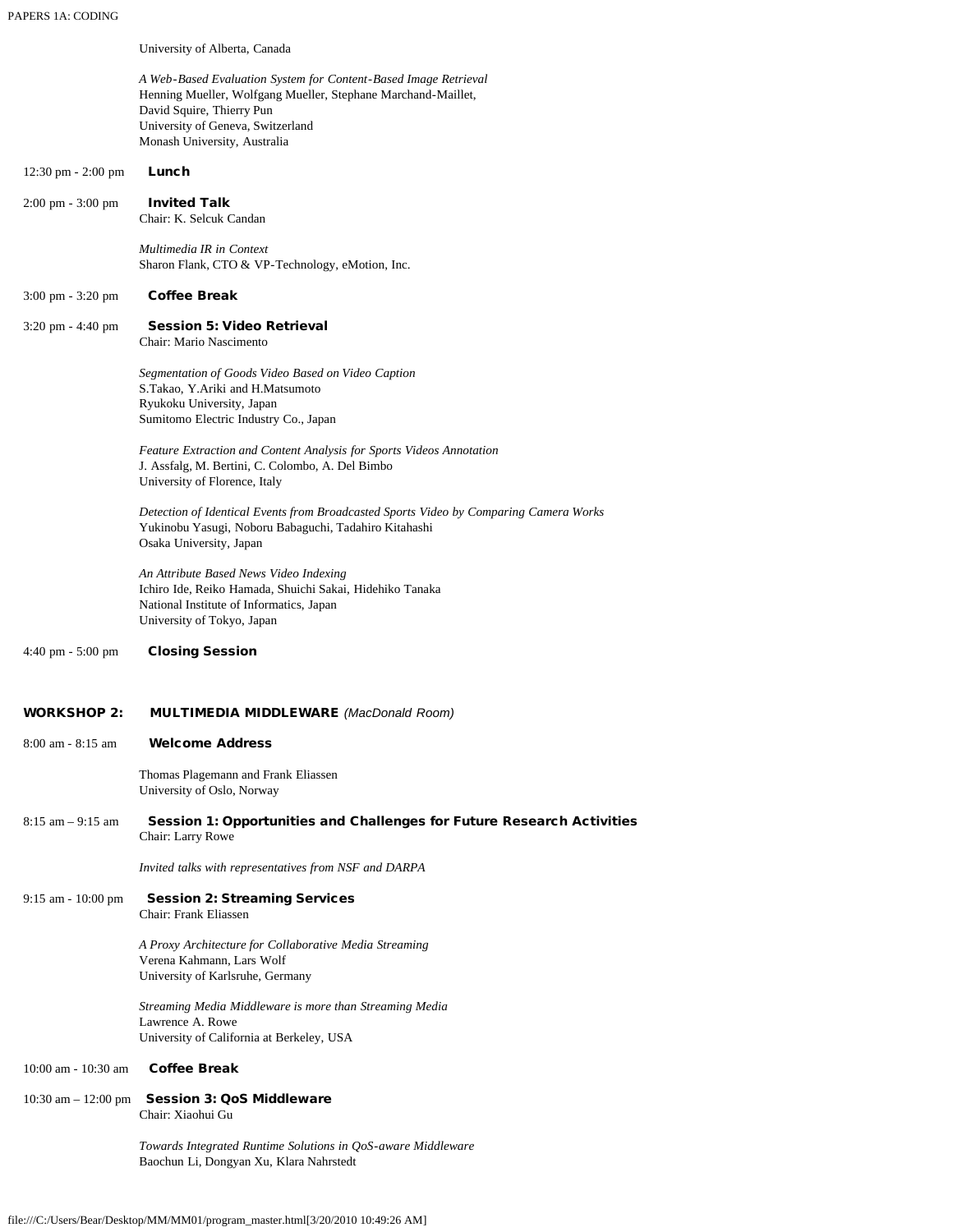University of Toronto, Canada, University of Illinois at Urbana-Champaign, USA

*Controlling Quality-of-Service in a Distributed Video Application by an Adaptive Middleware Framework* David A. Karr, Craig Rodrigues, Joseph P. Loyall, Richard E. Schantz BBN Technologies, USA

*A Dynamically-Configured, Strategic QoS Management Hierarchy for Distributed Multimedia Systems* Denise Ecklund, Vera Goebel, Thomas Plagemann, Earl F. Ecklund, Jr. University of Oslo, Norway

*The Case for Using Middleware to Manage Diverse Soft Real-Time Scheduler*s John Regehr, Jay Lepreau University of Utah, USA

12:00 pm - 1:30 pm Lunch

#### 1:30 pm – 3:00 pm Session 4: Configuration and Flexibility Chair: Vera Goebel

*Towards Automatically Configurable Multimedia Applications* Hani Naguib, George Coulouris

Cambridge University, United Kingdom

*Reifying Communication at the Application Level* Andrew P. Black, Jie Huang, Jonathan Walpole Oregon Graduate Institute of Science & Technology, USA

*Towards Support for Ad-Hoc Multimedia Bindings* Hans Ole Rafaelsen, Frank Eliassen University of Tromsø, Norway University of Oslo, Norway

*Middleware for High-Performance Multimedia Services* Mauricio Cortes, J. Robert Ensor Bell Labs, USA

#### 3:00 pm - 3:30 pm Coffee Break

#### 3:30 pm - 4:45 pm Session 5: Position Statements Chair: Thomas Plagemann

*Infopipes for Composing Distributed Information Flows* Rainer Koster, Andrew P. Black, Jie Huang, Jonathan Walpole, Calton Pu University of Kaiserslautern, Germany Oregon Graduate Institute, USA Georgia Institute of Technology, USA

*Multimedia Middleware for the Future Home* Reinhard Baier, Christian Gran, Angela Scheller, Andreas Zisowsky GMD Fokus, Germany

*A Framework for Caching Multimedia Objects in the Internet* Roy Friedman, Roman Vitenberg Technion – Israel Institute of Technology, Israel

*A CORBA Based Platform as Communication Support for Synchronous Collaborative Virtual Environment* Stephane Louis Dit Picard, Samuel Degrande, Christophe Gransart, Gregory Saugis, Christophe Chaillou Université des Sciences et Technologies de Lille, France France Télécom R&D, France

*Coordinating Energy-Aware Adaptation of Multimedia Applications and Hardware Resources* Wanghong Yuan, Klara Nahrstedt, Xiaohui Gu University of Illinois at Urbana-Champaign, USA

*An Event-Driven, User-Centric, QoS-aware Middleware Framework for Ubiquitous Multimedia Applications* Xiaohui Gu, Klara Nahrstedt Gu University of Illinois at Urbana-Champaign, USA

*The Implementation of Middleware Services for QoS-aware Distributed Multimedia Applications* Fabio Panzieri, Marco Roccetti, Vittorio Ghini Università di Bologna, Italy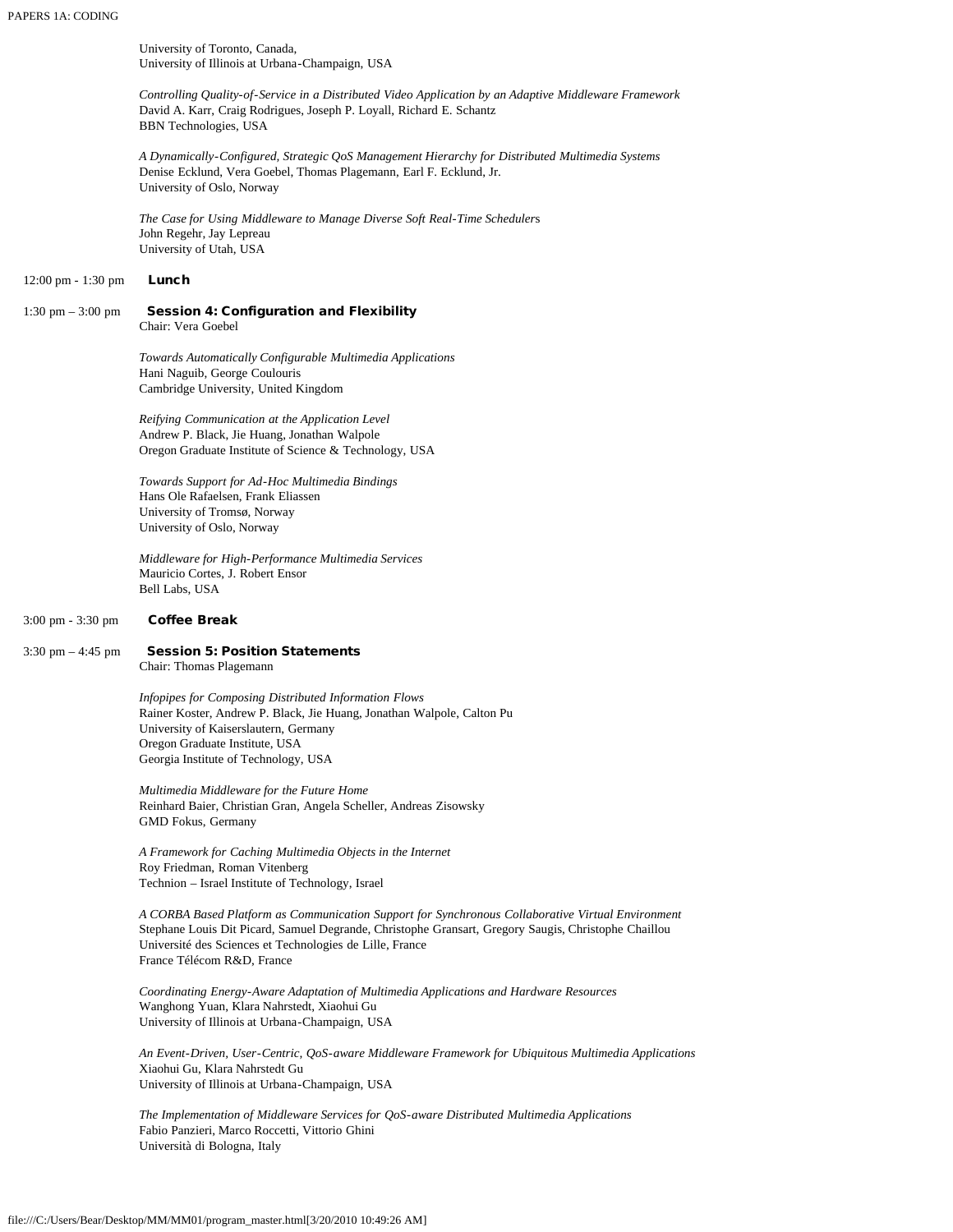|                        | Dynamic Data Path Reconfiguration<br>Carsten Griwodz, Michael Zink<br>University of Oslo, Norway<br>Darmstadt University of Technology, Germany                                              |
|------------------------|----------------------------------------------------------------------------------------------------------------------------------------------------------------------------------------------|
|                        | A Model-Based Service Creation Platform<br>Wouter B. Teeuw, Dick A.C. Quartel<br>Telematics Institute, The Netherlands,<br>University of Twente, The Netherlands                             |
|                        |                                                                                                                                                                                              |
| $4:45$ pm $-5:00$ pm   | <b>Summary and Closing Remarks</b><br>Thomas Plagemann, Frank Eliassen                                                                                                                       |
|                        | University of Oslo, Norway                                                                                                                                                                   |
| <b>WORKSHOP 3:</b>     | <b>MULTIMEDIA AND SECURITY: NEW CHALLENGES (Quebec Room)</b>                                                                                                                                 |
| $8:00$ am $-8:15$ am   | Welcome and Introduction to the Workshop<br>Jana Dittmann<br>GMD-IPSI, Germany                                                                                                               |
| $8:15$ am - 9:15 am    | Session 1: Digital Watermarking Approaches I<br>Chair: Klara Nahrstedt                                                                                                                       |
|                        | On Multiple Watermarking<br>Nicholas Paul, Sheppard Reihaneh, Safavi-Naini, Philip Ogunbona<br>Motorola Australia Research Centre, Australia                                                 |
|                        | A Compressed-Domain Watermarking Algorithm for MPEG Layer 3,<br>Aspects of Security Infrastructures: Digital Certificates<br>D. K. Koukopoulos, Y. C. Stamatiou<br>Patras University, Greece |
|                        | Public Watermark Detection – A Framework and the Optimal Detector<br>Trista Pei-chun Chen, Tsuhan Chen<br>Carnegie Mellon University, USA                                                    |
| 9:15 am - 9:55 am      | Session 2: Digital Watermarking Approaches II<br>Chair: Jana Dittmann                                                                                                                        |
|                        | Watermarking Security Enhancement Using Filter Parametrization in Feature Domain<br>M. A. Suhail, M. M. Dawoud<br>King Fahd University of Petroleum and Minerals, Saudi Arabia               |
|                        | Watermarking Techniques Using the Drawing Exchange Format (DXF) File<br>Kab Il Kim, Hwan Soo Kang<br>Myongji University, South Korea                                                         |
| $9:55$ am - $10:10$ am | <b>Coffee Break</b>                                                                                                                                                                          |
| 10:10 am - 10:50 am    | Session 2: Digital Watermarking Approaches II (cont.)                                                                                                                                        |
|                        | A New Technique for Authentication of Image/Video for Multimedia Applications<br>Chih-Hsuan Tzeng, Wen-Hsiang Tsai<br>National Chiao Tung University, Taiwan                                 |
|                        | <b>Future Directions</b><br>Fred Baker (invited)<br>Cisco Systems, USA                                                                                                                       |
| 10:50 am - 11:50 am    | <b>Session 3: Steganographical Approaches</b><br>Chair: Petra Wohlmacher                                                                                                                     |
|                        | Reliable Detection of LSB Steganography in Color and Grey Scale Images<br>Jessica Fridrich, Miroslav Goljan, Rui Du (invited)<br>SUNY Binghamton, USA                                        |
|                        | Towards Robust Hidden Watermarking Using Multiple Quasi-Circles<br>Veena Sridhar, Xiaobo Li, Mario A. Nascimento<br>University of Alberta, Canada                                            |
|                        |                                                                                                                                                                                              |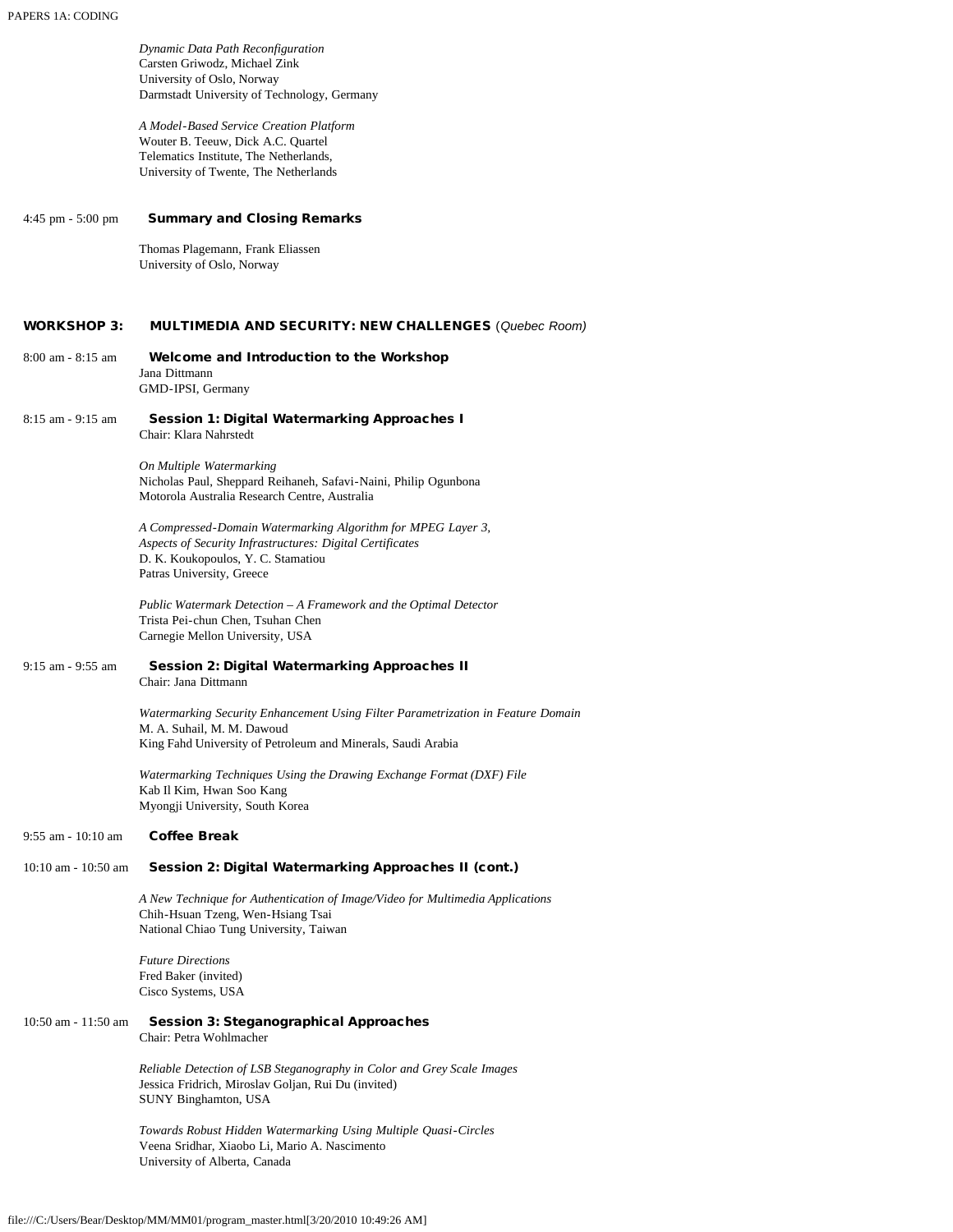|                                     | Steganographic Capacity of Images, Based on Image Equivalence Classes<br>Klaus Hansen, Christian Hammer, Jens D. Andersen, Lars R. Randleff<br>University of Copenhagen, Denmark                                                                      |
|-------------------------------------|-------------------------------------------------------------------------------------------------------------------------------------------------------------------------------------------------------------------------------------------------------|
| 11:50 am - 1:30 pm                  | <b>Lunch Break</b>                                                                                                                                                                                                                                    |
| $1:30 \text{ pm} - 2:50 \text{ pm}$ | <b>Session 4: Applications I</b><br>Chair: Rüdiger Grimm                                                                                                                                                                                              |
|                                     | From Pay TV to Pay Streaming - Similarities and Differences<br>Jörg Schwenk, Tobias Martin, Erik Neumann (invited)<br>T-Nova GmbH, Technologiezentrum, Germany<br>Media Transfer GmbH, Germany                                                        |
|                                     | PlataJanus: An Audio Annotation Watermarking Framework<br>Martin Steinebach, Jana Dittmann, Claus Vielhauer<br>GMD-IPSI, Germany<br>PLATANISTA GmbH, Germany                                                                                          |
|                                     | A Secure Fingerprint-Based User Authentication for Lotus Notes<br>Nalini K. Ratha, Jonathan H. Connell, Ruud M. Bolle<br>IBM Research, USA                                                                                                            |
|                                     | A Flexible Content and Context-based Access Control Model for Multimedia Medical Image Database Systems<br>Sofia Tzelepi, George Pangalos<br>Aristotelian University, Greece<br>Computer and Technology Institute (CTI) and Patras Universtiy, Greece |
| 2:50 pm - 3:30 pm                   | <b>Coffee Break</b>                                                                                                                                                                                                                                   |
| 3:30 pm - 4:30 pm                   | <b>Session 5: Applications II</b><br>Chair: Jörg Schwenk                                                                                                                                                                                              |
|                                     | Security Requirements for Internet Voting<br>Rüdiger Grimm (invited)<br>Ilmenau Technical University, Germany                                                                                                                                         |
|                                     | Securing the First Steps into a New Exciting Multimedia World<br>Matthias Hollick<br>GMD-IPSI, Germany                                                                                                                                                |
|                                     | Tamper Resistant Software: Extending Trust into a Hostile Environment<br>J. R. Nickerson, S. T. Chow, H. J. Johnson<br>Cloakware Corporation, Canada                                                                                                  |
| 4:30 pm - 5:00 pm                   | <b>Summary and Closing Remarks</b>                                                                                                                                                                                                                    |
|                                     | Jana Dittmann, Petra Wohlmacher, Klara Nahrstedt<br>GMD-IPSI, Germany<br>University of Klagenfurt, Austria<br>University of Illinois at Urbana Champaign, USA                                                                                         |
|                                     |                                                                                                                                                                                                                                                       |

## ACM MULTIMEDIA 2001 CONFERENCE COMMITTEE

GENERAL CHAIRS: Nicolas D. Georganas, University of Ottawa Radu Popescu-Zeletin, GMD Fokus

PROGRAM CHAIRS: Tzi-cker Chiueh, SUNY Stony Brook Wolfgang Klas, University of Vienna Aidong Zhang, SUNY Buffalo

DEMONSTRATIONS CHAIR: